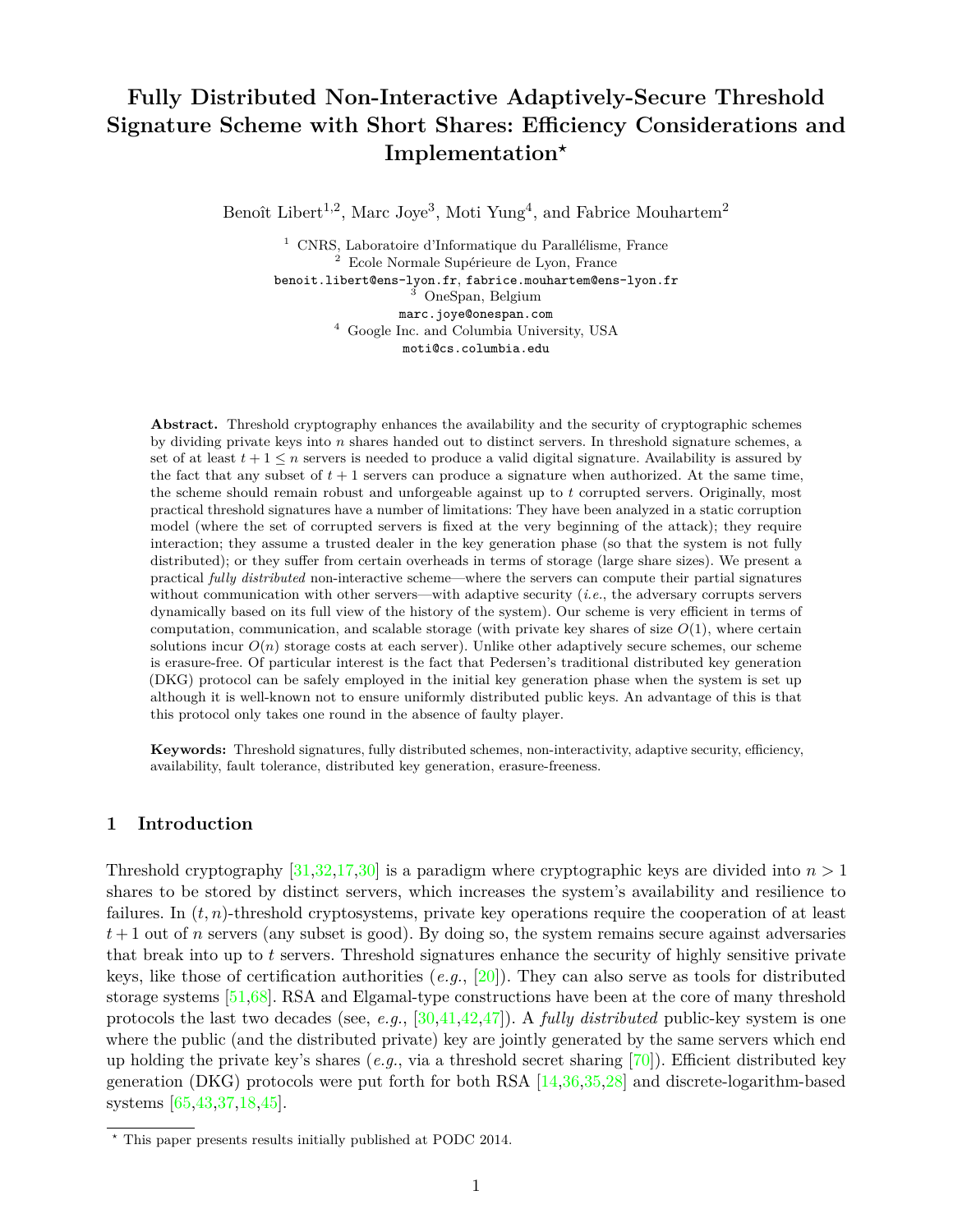Non-Interactive Threshold Signatures. For a long time, RSA-based threshold signatures have been the only solutions to enable non-interactive distributed signature generation. By "noninteractive", we mean that each server can compute its own partial signature without any online conversation with other servers: each server should send a single message to an entity, called *combiner*, which gathers the signature shares so as to obtain a full signature. Unlike threshold versions of Schnorr and DSA signatures  $[44,41]$  $[44,41]$ , threshold RSA signatures are well-suited to non-interactive signing protocols as they are deterministic. Hence, they do not require the servers to jointly generate a randomized signature component in a first round before starting a second round. Practical robust non-interactive threshold signatures were described by Shoup [\[71\]](#page-11-3) under the RSA assumption and by Katz and Yung [\[52\]](#page-10-14) assuming the hardness of factoring. Boldyreva [\[12\]](#page-9-4) showed a threshold version of Boneh-Lynn-Shacham signatures [\[16\]](#page-9-5), which provided an alternative non-interactive scheme with robustness and short signatures. The latter construction [\[12\]](#page-9-4) was subsequently generalized by Wee [\[72\]](#page-11-4). These solutions are only known to resist static attacks, where the set of corrupted servers is chosen by the adversary at the very beginning of the attack, before even seeing the public key.

Adaptive Corruptions. More realistically than the static model, the adaptive corruption model allows adversaries to choose whom to corrupt at any time, based on their entire view so far. Adaptive adversaries are known to be strictly (see, *e.g.*, [\[27\]](#page-10-15)) stronger. The first adaptively secure threshold signatures were independently described in 1999 by Canetti *et al.* [\[18\]](#page-9-3) and by Frankel *et al.* [\[37,](#page-10-11)[38\]](#page-10-16). These constructions rely on a technique, called "single inconsistent player" (SIP), which inherently requires interaction. The SIP technique basically consists in converting a *t*-out-of-*n* secret sharing into an *t*-out-of-*t* secret sharing in such a way that, in the latter case, there is only one server whose internal state cannot be consistently revealed to the adversary. Since this player is chosen at random by the simulator among the *n* severs, it is only corrupted with probability less than 1*/*2 and, upon this undesirable event, the simulator can simply rewind the adversary back to one of its previous states. After this backtracking operation, the simulator uses different random coins to simulate the view of the adversary, hoping that the inconsistent player will not be corrupted again (and the expected number of rewinding-s is bounded by 2).

Jarecki and Lysyanskaya [\[49\]](#page-10-17) extended the SIP technique to eliminate the need for servers to reliably erase intermediate computation results. However, their adaptively secure version of the Canetti-Goldwasser threshold cryptosystem [\[19\]](#page-9-6) requires a substantial amount of interaction at each private key operation. The same holds for the adaptively secure threshold signatures of Lysyanskaya and Peikert [\[60\]](#page-11-5) and the universally composable protocols of Abe and Fehr [\[1\]](#page-9-7).

In 2006, Almansa, Damgård and Nielsen [\[4\]](#page-9-8) showed a variant of Rabin's threshold RSA signatures [\[67\]](#page-11-6) and proved them adaptively secure using the SIP technique and ideas from [\[37,](#page-10-11)[38\]](#page-10-16). Similar techniques were used in  $\left[73\right]$  to construct adaptively secure threshold Waters signatures  $\left[74\right]$ . While the SIP technique provides adaptively secure threshold signatures based on RSA or the Diffie-Hellman assumption, these fall short of minimizing the amount of interaction. The constructions of [\[37,](#page-10-11)[38\]](#page-10-16) proceed by turning a  $(t, n)$  polynomial secret sharing into a  $(t, t)$  additive secret sharing by first selecting a pool of at least *t* participants. However, if only one of these fails to provide a valid contribution to the signing process, the whole protocol must be restarted from scratch. The protocol of Almansa *et al.* [\[4\]](#page-9-8) is slightly different in that, like [\[67\]](#page-11-6), it proceeds by sharing an RSA private key in an additive  $(n, n)$  fashion (*i.e.*, the private RSA exponent *d* is split into shares  $d_1, \ldots, d_n$  such that  $d = \sum_{i=1}^{n} d_i$ ). In turn, each additive share  $d_i$  is shared in a  $(t, n)$  fashion using a polynomial verifiable secret sharing and each share  $d_{i,j}$  of  $d_i$  is distributed to another server *j*. This is done in such a way that, if one participant fails to provide a valid RSA signature share  $H(M)^{d_i}$ , the missing signature share can be re-constructed by running the reconstruction algorithm of the verifiable secret sharing scheme that was used to share *d<sup>i</sup>* . The first drawback of this approach is that it is only non-interactive when all players are honest as a second round is needed to reconstruct missing multiplicative signature shares  $H(M)^{d_i}$ . Another disadvantage is that players have to store  $\Theta(n)$  values, where *n* is the number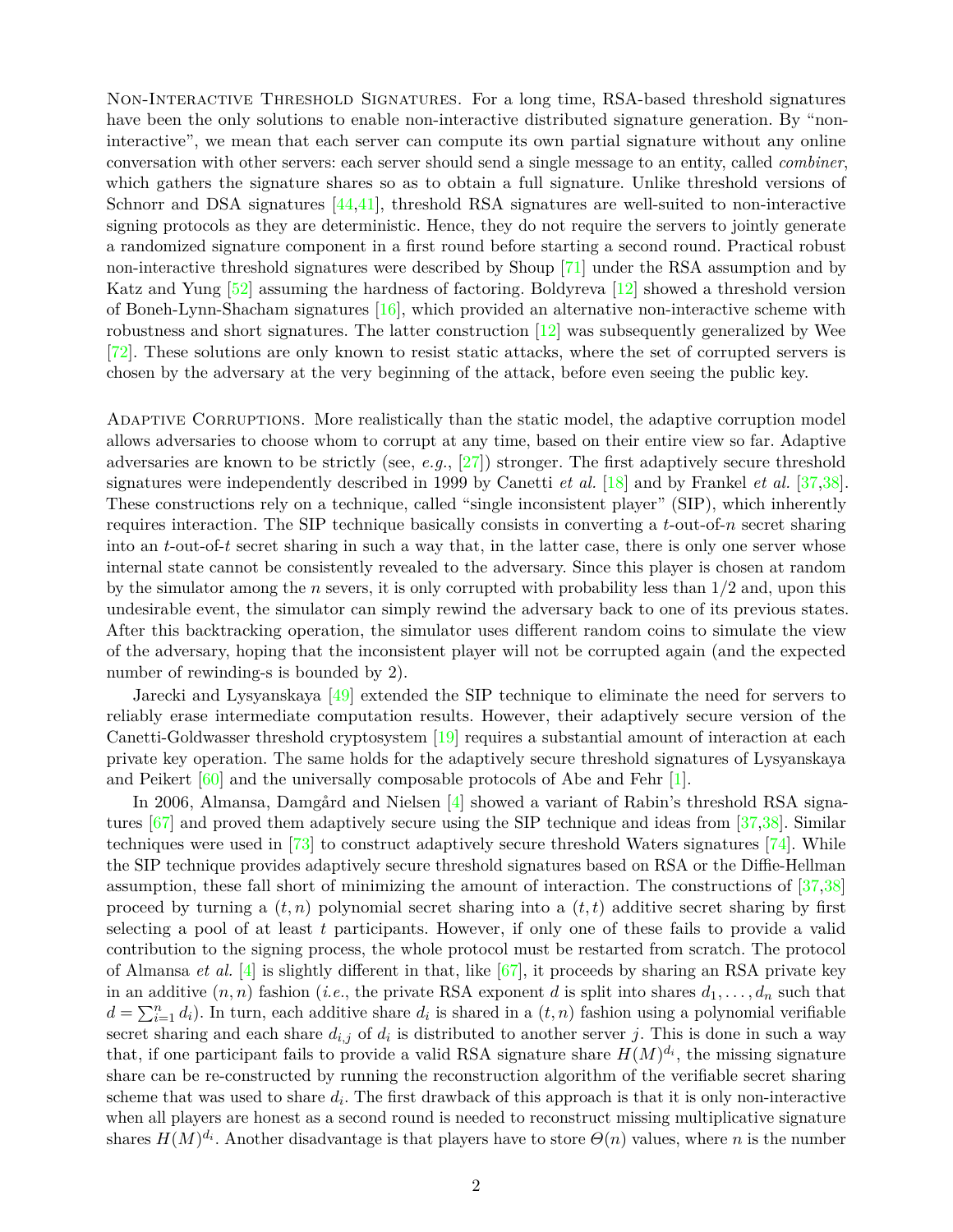of servers, as each player has to store a polynomial share of other players' additive share. Ideally, we would like a solution where each player only stores *O*(1) elements, regardless of the number of players.

Libert and Yung [\[58](#page-11-9)[,59\]](#page-11-10) gave several constructions of adaptively secure threshold encryption schemes with chosen-ciphertext security. They also suggested an adaptively secure and non-interactive threshold variant [\[58\]](#page-11-9) of a signature scheme due to Lewko and Waters [\[53\]](#page-10-18). The use of bilinear maps in composite order groups makes the scheme of [\[58\]](#page-11-9) expensive when it comes to verifying signatures: as discussed by Freeman  $[40]$ , computing a bilinear map in composite order groups is at least 50 times slower than evaluating the same bilinear map in prime order groups at the 80-bit security level (things can only get worse at higher security levels). The techniques of Lewko [\[54\]](#page-10-20) can be used to adapt the construction of [\[58\]](#page-11-9) to the setting of prime-order groups. In the resulting construction, each signature consists of 6 group elements. The use of asymmetric bilinear maps (see  $[21]$ ) allows reducing the signature size to 4 group elements. Unfortunately, the techniques of  $[54,21]$  $[54,21]$  assume a trusted dealer and, if implemented in a distributed manner, their key generation phase is likely to be communication-expensive (resorting to generic multiparty secure computations). In particular, they seem hardly compatible with a round-optimal DKG protocol. Finally, the solutions of [\[58\]](#page-11-9) require reliable erasures due to the use of the dual system encryption technique [\[75](#page-11-11)[,53\]](#page-10-18) and the existence of several distributions of partial signatures.

OUR CONTRIBUTIONS. We present a result published in  $[55,56]$  $[55,56]$ , which considers the design of a practical threshold signature scheme which is as efficient as the centralized schemes obtained from [\[58](#page-11-9)[,21\]](#page-9-9) and features the following properties:

- **–** It is fully distributed in that the public key is jointly generated by all players. No trusted dealer is required in the key generation phase.
- **–** It is non-interactive in the sense that no communication is required among servers beyond the setup phase. Each server can locally compute its contribution to the signature generation process without talking to other servers and sends only one message to the combiner.
- **–** From a security point of view, it is robust against malicious adversaries and remains secure in the adaptive corruption setting, where the adversary can decide whom to corrupt based on its entire view so far.
- **–** It does not rely on the hard-to-control use of reliable erasures. Whenever the adversary corrupts a player, we assume that it learns the entire history of that player.
- **–** Efficiency-wise, it retains private key shares of size *O*(1), no matter how many players are involved in the protocol. In particular, servers do not have to share a backup share of other servers' shares.

At the same time, the distributed key generation phase should be as communication-efficient as possible. Our goal is to have a single communication round when the players follow the protocol. To the best of our knowledge, no existing solution combines all the aforementioned highly constraining properties. We thus provide the first candidates.

Our constructions are derived from linearly homomorphic structure-preserving signatures (LHSPS). Structure-preserving signatures (SPS) [\[2,](#page-9-10)[3\]](#page-9-11) are signature schemes where messages and public keys live in an abelian group over which a bilinear map is efficiently computable. Libert *et al.* [\[57\]](#page-10-23) considered SPS schemes with additive homomorphic properties: given signatures on linearly independent vectors of group elements, anyone can publicly compute a signature on any linear combination of these vectors. In order to sign a message  $M \in \{0,1\}^*$  in a distributed manner, our idea is to hash M onto a vector of group elements which is signed using the LHSPS scheme of [\[57\]](#page-10-23). In the (programmable) random oracle model, we prove in [\[55](#page-10-21)[,56\]](#page-10-22) that the resulting system is a secure digital signature even if the underlying LHSPS scheme satisfies a weak security definition. Since the LHSPS signing algorithm is deterministic and further presents certain homomorphic properties over the key space, the resulting signature is also amenable for non-interactive distributed signature generation. In the threshold setting, we take advantage of specific properties of the LHSPS scheme of [\[57\]](#page-10-23) to prove that the scheme provides security against adaptive corruptions in the absence of secure erasures.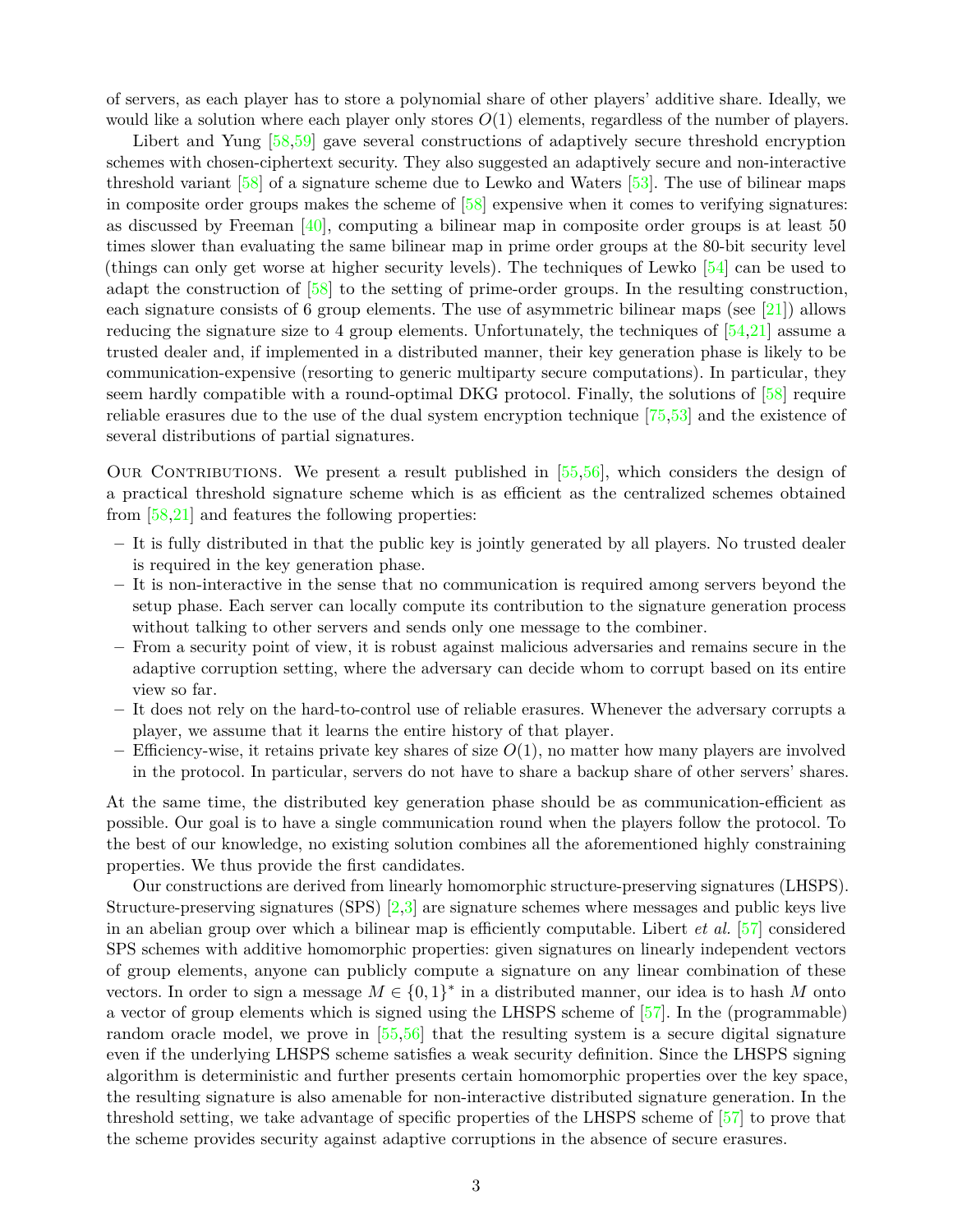More surprisingly, we prove that the scheme remains adaptively secure if the public key is generated using Pedersen's DKG protocol [\[65\]](#page-11-2). The latter basically consists in having all players verifiably share a random value using Feldman's verifiable secret sharing (VSS) [\[34\]](#page-10-24) before computing the shared secret as the sum of all well-behaved players' contributions. While very efficient (as only one round is needed in the absence of faulty players), this protocol is known [\[43\]](#page-10-10) *not* to guarantee the uniformity of the resulting public key. Indeed, even a static adversary can bias the distribution by corrupting only two players. Nonetheless, the adversary does not have much control on the distribution of the public key and Pedersen's protocol can still be safely used in some applications, as observed in [\[44,](#page-10-13)[45,](#page-10-12)[23\]](#page-9-12). However, these safe uses of Pedersen's protocol were in the static corruption setting and our scheme turns out to be its first application in an adaptive corruption model. To our knowledge, it is also the first adaptively secure threshold signature where the DKG phase takes only one round when all players follow the specification.

In the journal version of the paper [\[56\]](#page-10-22), we describe a variant supporting signature aggregation: as suggested by Boneh *et al.* [\[15\]](#page-9-13), a set of *n* signatures for distinct public keys *PK*1*, . . . , PK<sup>s</sup>* on messages  $M_1, \ldots, M_s$  can be aggregated into a single signature  $\sigma$  which convinces a verifier that, for each  $i$ ,  $M_i$  was signing by the private key underlying  $PK_i$ . In the threshold setting, this property allows for de-centralized certification authorities while enabling the compression of certification chains.

# **2 Background**

# **2.1 Definitions for Threshold Signatures**

A non-interactive (*t, n*)-threshold signature scheme consists of a tuple *Σ* = (Dist-KeyGen*,* Share-Sign*,* Share-Verify*,* Verify*,* Combine) of efficient algorithms or protocols such that:

- Dist-KeyGen(params,  $\lambda, t, n$ ) This is an interactive protocol involving *n* players  $P_1, \ldots, P_n$ , which all take as input common public parameters **params**, a security parameter  $\lambda \in \mathbb{N}$  as well as a pair of integers  $t, n \in \text{poly}(\lambda)$  such that  $1 \leq t \leq n$ . The outcome of the protocol is the generation of a public key  $PK$ , a vector of private key shares  $\mathbf{SK} = (SK_1, \ldots, SK_n)$  where  $P_i$  only obtains  $SK_i$ for each  $i \in \{1, \ldots, n\}$ , and a public vector of verification keys  $\mathbf{VK} = (VK_1, \ldots, VK_n)$ .
- Share-Sign(*SK<sup>i</sup> , M*) is a possibly randomized algorithm that takes in a message *M* and a private key share  $SK_i$ . It outputs a signature share  $\sigma_i$ .
- Share-Verify( $PK$ ,  $VK$ ,  $M$ ,  $(i, \sigma_i)$ ) is a deterministic algorithm that inputs a message M, the public key  $PK$ , the verification key **VK** and a pair  $(i, \sigma_i)$  consisting of an index *i* and signature share  $\sigma_i$ . It outputs 1 or 0 depending on whether  $\sigma_i$  is deemed as a valid signature share or not.
- Combine( $PK$ ,  $\mathbf{VK}$ ,  $M$ ,  $\{(i, \sigma_i)\}_{i \in S}$ ) takes as input a public key  $PK$ , a message M and a subset  $S \subset \{1, \ldots, n\}$  of size  $|S| = t + 1$  with pairs  $\{(i, \sigma_i)\}_{i \in S}$  such that  $i \in \{1, \ldots, n\}$  and  $\sigma_i$  is a signature share. This algorithm outputs either a full signature  $\sigma$  or  $\perp$  if  $\{(i, \sigma_i)\}_{i \in S}$  contains ill-formed partial signatures.
- Verify( $PK, M, \sigma$ ) is a deterministic algorithm that takes as input a message M, the public key  $PK$ and a signature  $\sigma$ . It outputs 1 or 0 depending on whether  $\sigma$  is deemed valid share or not.

We shall use the same communication model as in, *e.g.*, [\[43,](#page-10-10)[44,](#page-10-13)[45\]](#page-10-12), which is partially synchronous. Namely, communications proceed in synchronized rounds and sent messages are always received within some time bound in the same round. All players have access to a public broadcast channel, which the adversary can use as a sender and a receiver. However, the adversary cannot modify messages sent over this channel, nor prevent their delivery. In addition, we assume private and authenticated channels between all pairs of players.

<span id="page-3-0"></span>In the adaptive corruption setting, the security of non-interactive threshold signatures can be defined as follows.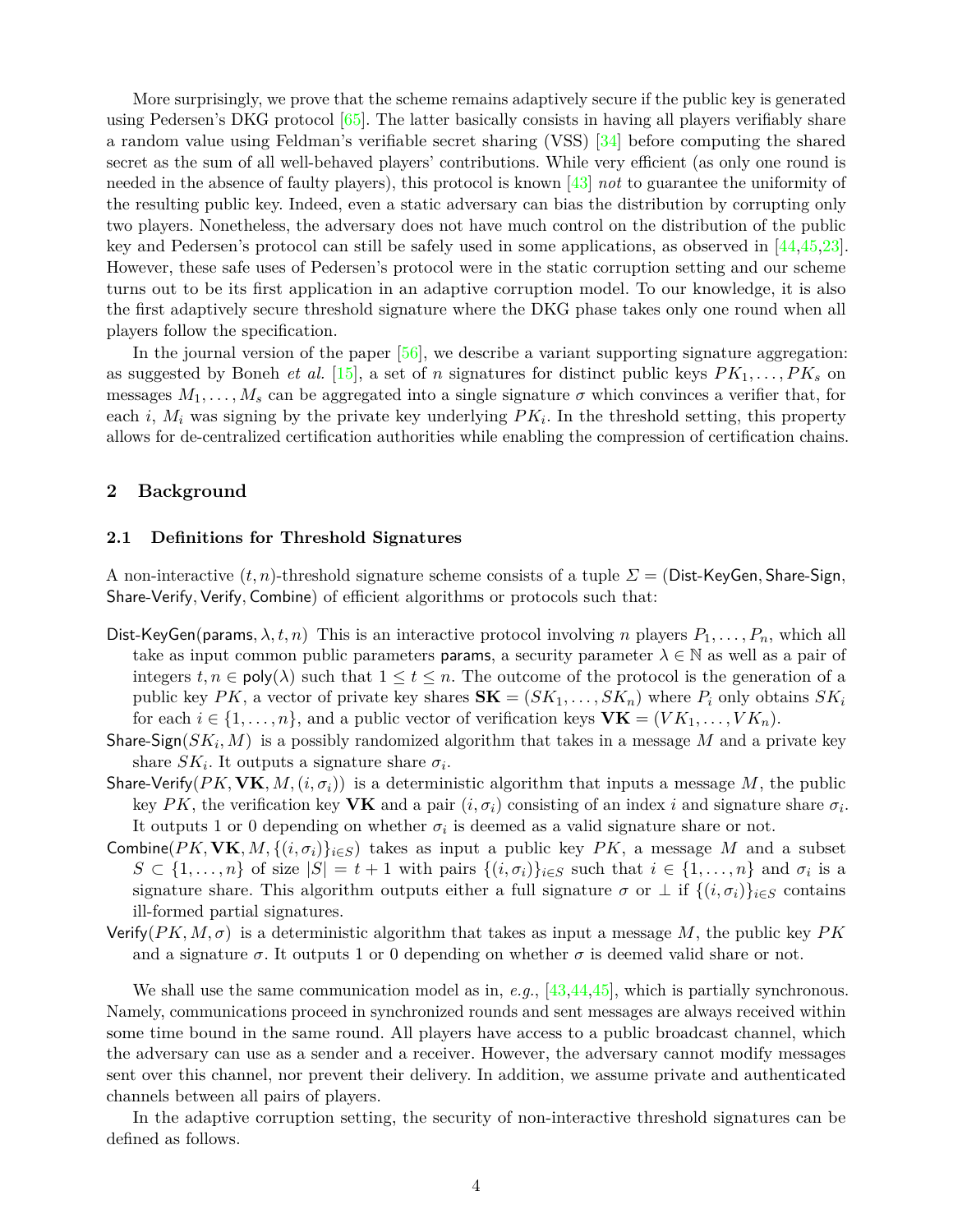**Definition 1.** *A non-interactive threshold signature scheme Σ is adaptively secure against chosenmessage attacks if no PPT adversary* A *has non-negligible advantage in the game hereunder. At any time, we denote by*  $C \subset \{1, \ldots, n\}$  *and*  $G := \{1, \ldots, n\} \setminus C$  *the dynamically evolving subsets of corrupted and honest players, respectively. Initially, we set*  $C = \emptyset$ *.* 

- *1. The game begins with an execution of* Dist-KeyGen(params*, λ, t, N*) *during which the challenger plays the role of honest players P<sup>i</sup> and the adversary* A *is allowed to corrupt players at any time. When* A *chooses to corrupt a player*  $P_i$ *, the challenger sets*  $\mathcal{G} = \mathcal{G} \setminus \{i\}$ *,*  $\mathcal{C} = \mathcal{C} \cup \{i\}$  and *returns the internal state of Pi. Moreover,* A *is allowed to act on behalf of P<sup>i</sup> from this point forward. The protocol ends with the generation of a public key PK, a vector of private key shares*  $\mathbf{SK} = (SK_1, \ldots, SK_n)$  and the corresponding verification keys  $\mathbf{VK} = (VK_1, \ldots, VK_n)$ . At the *end of this phase, the public key*  $PK$  *and*  $\{SK_i\}_{i \in \mathcal{C}}$  *are available to the adversary* A.
- *2. On polynomially many occasions,* A *adaptively interleaves two kinds of queries.*
	- **–** *Corruption query: At any time,* A *can choose to corrupt a server. To this end,* A *chooses*  $i \in \{1, \ldots, n\}$  and the challenge returns  $SK_i$  before setting  $\mathcal{G} = \mathcal{G} \setminus \{i\}$  and  $\mathcal{C} = \mathcal{C} \cup \{i\}$ .
	- **–** *Signing query: For any i* ∈ G*,* A *can also submit a pair* (*i, M*) *and ask for a signature share on an arbitrary message M on behalf of player Pi. The challenger responds by computing*  $\sigma_i \leftarrow$  Share-Sign $(SK_i, M)$  *and returning*  $\sigma_i$  *to*  $A$ *.*
- *3.* A outputs a message  $M^*$  and a signature  $\sigma^*$ . We define  $\mathcal{V} = \mathcal{C} \cup \mathcal{S}$ , where  $\mathcal{S} \subset \{1, \ldots, n\}$  is the *subset of players for which* A *made a signing query of the form* (*i, M?* )*. The adversary wins if the following conditions hold: (i)*  $|\mathcal{V}| < t + 1$ ; *(ii)* Verify $(PK, M^{\star}, \sigma^{\star}) = 1$ *.*

A*'s advantage is defined as its probability of success, taken over all coin tosses.*

Since we focus on non-interactive schemes, Definition [1](#page-3-0) allows the adversary to individually query each partial signing oracle whereas usual definitions only provide the adversary with an oracle that runs the distributed signing protocol on behalf of all honest players. We also remark that Definition [1](#page-3-0) allows the adversary to obtain some partial signatures on the forgery message *M?* as long as its output remains a non-trivial forgery. In a weaker (but still compelling) definition, partial signing queries for  $M^*$  would be completely disallowed. In the following, we will stick to the stronger definition.

# **2.2 Hardness Assumptions**

We first recall the definition of the Decision Diffie-Hellman problem.

**Definition 2.** *In a cyclic group* G *of prime order p, the* Decision Diffie-Hellman Problem *(DDH) in*  $\mathbb G$ , is to distinguish the distributions  $(g, g^a, g^b, g^{ab})$  and  $(g, g^a, g^b, g^c)$ , with  $a, b, c \stackrel{R}{\leftarrow} \mathbb Z_p$ . The Decision *Diffie-Hellman assumption is the intractability of DDH for any PPT distinguisher.*

We use bilinear maps  $e: \mathbb{G} \times \hat{\mathbb{G}} \to \mathbb{G}_T$  over groups of prime order p. We will work in asymmetric pairings, where we have  $\mathbb{G} \neq \hat{\mathbb{G}}$  so as to allow the DDH assumption to hold in  $\mathbb{G}$  (see, *e.g.*, [\[69\]](#page-11-12)). In certain asymmetric pairing configurations, DDH is even believed to hold in both  $\mathbb{G}$  and  $\hat{\mathbb{G}}$ . This assumption is called *Symmetric eXternal Diffie-Hellman* (SXDH) assumption and it implies that no isomorphism between  $\mathbb{G}$  and  $\mathbb{G}$  be efficiently computable.

For convenience, we also use the following problem in asymmetric pairing configurations.

**Definition 3** ([\[3\]](#page-9-11)). The Double Pairing problem *(DP) in*  $(\mathbb{G}, \hat{\mathbb{G}}, \mathbb{G}_T)$  *is, given*  $(\hat{g}_z, \hat{g}_r) \in_R \hat{\mathbb{G}}^2$ , to *find a non-trivial*  $(z, r) \in \mathbb{G}^2 \setminus \{(1_{\mathbb{G}}, 1_{\mathbb{G}})\}\$  *that satisfies*  $e(z, \hat{g_z}) \cdot e(r, \hat{g_r}) = 1_{\mathbb{G}_T}$ . The Double Pairing *assumption asserts that the DP problem is infeasible for any PPT algorithm.*

<span id="page-4-0"></span>The DP problem is known [\[3\]](#page-9-11) to be at least as hard as DDH in  $\hat{\mathbb{G}}$ . Given  $(\hat{g}_z, \hat{g}_r, \hat{g}_z^{\theta_1}, \hat{g}_r^{\theta_2})$ , a solution  $(z, r)$  allows deciding whether  $\theta_1 = \theta_2$  or not by testing if  $e(z, \hat{g_z}^{\theta_1}) \cdot e(r, \hat{g_r}^{\theta_2}) = 1_{\mathbb{G}_T}$ .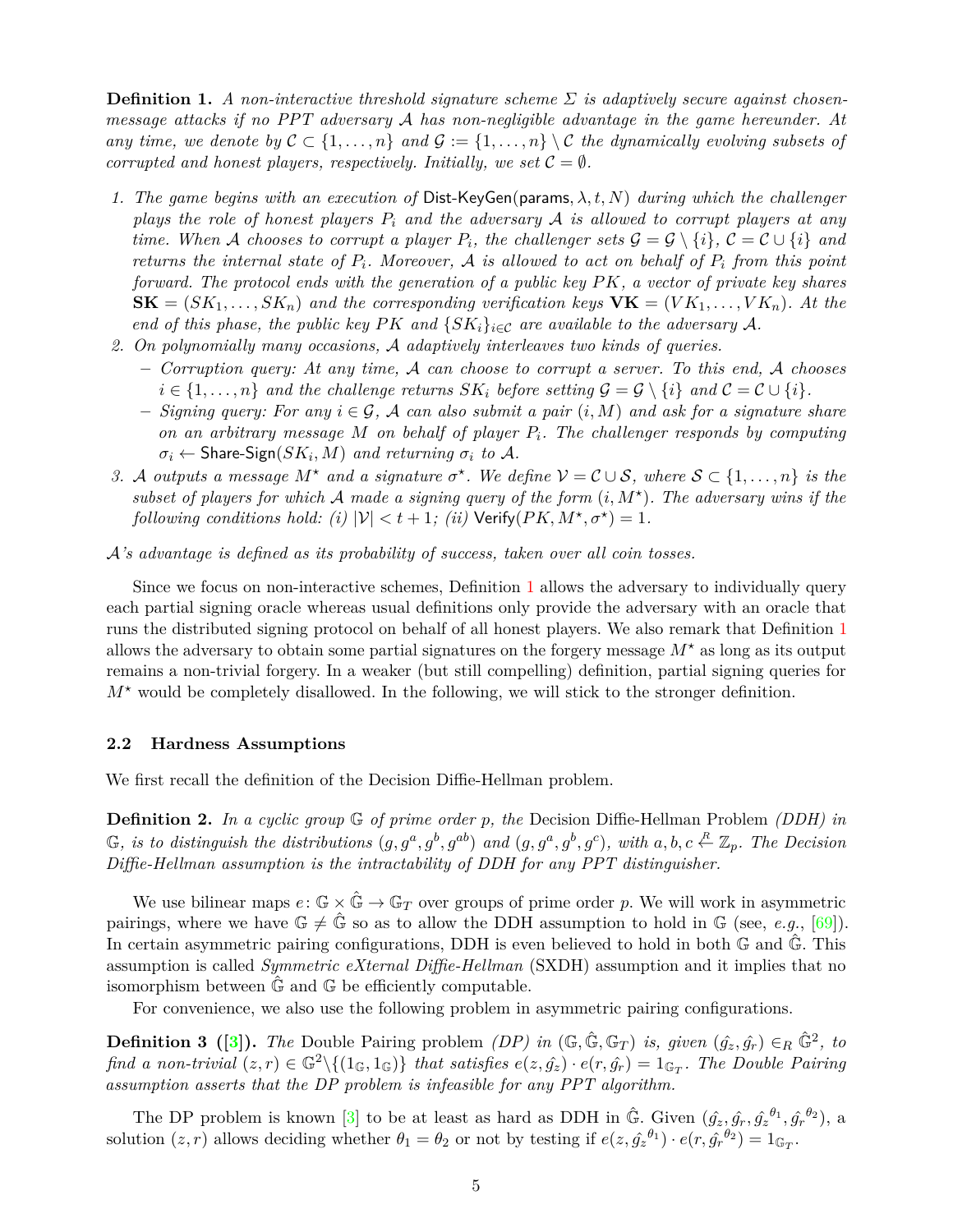#### **2.3 Linearly Homomorphic Structure-Preserving Signatures**

Structure-preserving signatures  $\left[2,3\right]$  $\left[2,3\right]$  $\left[2,3\right]$  are signature schemes that allow signing elements of an abelian group while preserving their algebraic structure, without hashing them first. In [\[57\]](#page-10-23), Libert *et al.* described structure-preserving signatures with linearly homomorphic properties. Given signatures on several vectors  $M_1, \ldots, M_n$  of group elements, anyone can publicly derive a signature on any linear combination of  $M_1, \ldots, M_n$ . They suggested the following scheme, which is a one-time LHSPS (namely, it only allows signing one linear subspace) based on the DP assumption.

Keygen( $\lambda$ , N) Given a security parameter  $\lambda$  and the dimension  $N \in \mathbb{N}$  of the subspace to be signed, choose bilinear group  $(\mathbb{G}, \hat{\mathbb{G}}, \mathbb{G}_T)$  of prime order p. Then, conduct the following steps.

1. Choose  $\hat{g}_z, \hat{g}_r \stackrel{R}{\leftarrow} \hat{\mathbb{G}}$ .

2. For  $k = 1$  to *N*, pick  $\chi_k, \gamma_k \stackrel{R}{\leftarrow} \mathbb{Z}_p$  and compute  $\hat{g}_k = \hat{g}_z^{\chi_k} \hat{g}_r^{\gamma_k}$ .

The private key is  $sk = \{\chi_k, \gamma_k\}_{i=1}^N$  while the public key consists of  $pk = (\hat{g}_z, \hat{g}_r, \{\hat{g}_k\}_{k=1}^N)$ .

 $Sign(\mathsf{sk}, (M_1, \ldots, M_N))$  To sign a vector  $(M_1, \ldots, M_N) \in \mathbb{G}^N$  using  $\mathsf{sk} = \{\chi_k, \gamma_k\}_{k=1}^N$ , compute and output  $\sigma = (z, r) \in \mathbb{G}^2$ , where  $z = \prod_{k=1}^{N} M_k^{-\chi_k}$ ,  $r = \prod_{k=1}^{N} M_k^{-\gamma_k}$ .

Sign-Derive(pk,  $\{(\omega_i, \sigma^{(i)})\}_{i=1}^{\ell}$ ) Given pk and  $\ell$  tuples  $(\omega_i, \sigma^{(i)})$ , parse  $\sigma^{(i)}$  as  $\sigma^{(i)} = (z_i, r_i) \in \mathbb{G}^2$  for  $i = 1$  to  $\ell$ . Then, compute and return  $\sigma = (z, r)$ , where  $z = \prod_{i=1}^{\ell} z_i^{\omega_i}$  and  $r = \prod_{i=1}^{\ell} r_i^{\omega_i}$ .

Verify(pk,  $\sigma$ ,  $(M_1, \ldots, M_N)$ ) Given  $\sigma = (z, r) \in \mathbb{G}^2$  and a vector  $(M_1, \ldots, M_N)$ , return 1 if and only if  $(M_1, \ldots, M_N) \neq (1_{\mathbb{G}}, \ldots, 1_{\mathbb{G}})$  and  $(z, r)$  satisfies  $1_{\mathbb{G}_T} = e(z, \hat{g}_z) \cdot e(r, \hat{g}_r) \cdot \prod_{k=1}^N e(M_k, \hat{g}_k)$ .

A useful property of the scheme is that, if the DP assumption holds, it is computationally hard to come up with two distinct signatures on the same vector, *even* if the private key is available.

### **3 A Practical Adaptively Secure Non-Interactive Threshold Signature**

The construction notably relies on the observation that, as shown in the full version of this paper [\[56\]](#page-10-22), any one-time linearly homomorphic SPS can be turned into a fully secure ordinary signature by introducing a random oracle. The public key is simply that of a linearly homomorphic SPS for vectors of dimension  $n > 1$ . Messages are signed by hashing them to a vector  $H \in \mathbb{G}^n$  and generating a one-time homomorphic signature on *H*. The security reduction programs the random oracle in such a way that all signed messages are hashed into a proper subspace of  $\mathbb{G}^n$  whereas, with some probability, the adversary forges a signature on a message which is hashed outside this subspace. Hence, a forgery for this message translates into an attack against the underlying linearly homomorphic SPS.

In the threshold setting, our system can be seen as an adaptively secure variant of Boldyreva's threshold signature [\[12\]](#page-9-4), which builds on the short signatures of Boneh, Lynn, and Shacham [\[16\]](#page-9-5).

The DKG phase uses Pedersen's protocol [\[65\]](#page-11-2) (or, more precisely, a variant with two generators). Each player verifiably shares a random secret using Pedersen's verifiable secret sharing [\[66\]](#page-11-13)—where verification is enabled by having all parties broadcast commitments to their secret polynomials—and the final secret key is obtained by summing up the shares of non-disqualified players. When all parties follow the protocol, a single communication round is needed. Moreover, we do not need to rely on zero-knowledge proofs or reliable erasures at any time.

In order to sign a message using his private key share, each player first hashes the message *M* to obtain a vector  $(H_1, H_2) \in \mathbb{G}^2$  of two group elements, which can be signed using the linearly homomorphic structure-preserving signature of Section [2.3.](#page-4-0) We actually build on the observation that any one-time linearly homomorphic SPS implies a fully secure digital signature in the random oracle model. In the threshold setting, we take advantage of two specific properties in the underlying homomorphic signature. First, it is also key homomorphic<sup>[5](#page-5-0)</sup> and thus amenable for non-interactively

<span id="page-5-0"></span> $\frac{5}{5}$  Namely, the private key space forms an additive group such that, for any message M, given any two signatures  $\sigma_1 \leftarrow$  Sign(sk<sub>1</sub>, *M*) and  $\sigma_2 \leftarrow$  Sign(sk<sub>2</sub>, *M*), anyone can compute a valid signature on *M* for the private key  $sk_1 + sk_2$ .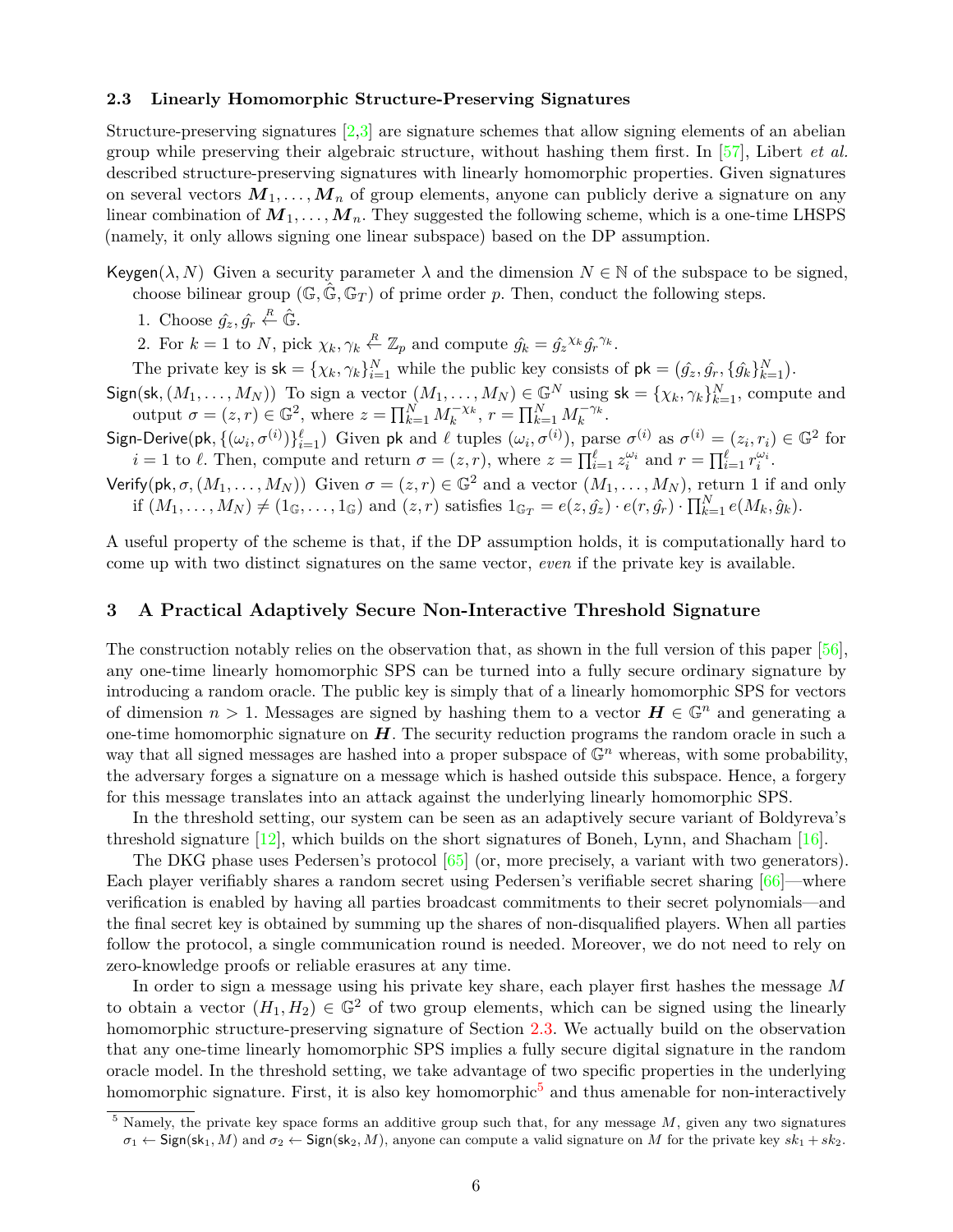distributing the signing process. Second, in the security proof of [\[57\]](#page-10-23), the reduction always knows the private key, which allows consistently answering adaptive corruption queries.

#### **3.1 Description**

In the description below, we assume that all players agree on public parameters params consisting of asymmetric bilinear groups ( $\mathbb{G}, \mathbb{G}, \mathbb{G}_T$ ) of prime order p with generators  $\hat{g}_z, \hat{g}_r \in_R \mathbb{G}$  and a hash function  $H: \{0,1\}^* \to \mathbb{G}^2$  that ranges over  $\mathbb{G} \times \mathbb{G}$ . This hash function is modeled as a random oracle in the security analysis. While no party should know  $\log_{\hat{g}_z}(\hat{g}_r)$ , we do not need an extra round to generate  $\hat{g}_r$  in a distributed manner as it can simply be derived from a random oracle.

Dist-KeyGen(params,  $\lambda, t, n$ ) Given params = { $(\mathbb{G}, \mathbb{G}, \mathbb{G}_T)$ ,  $\hat{g_z}, \hat{g_r}, H$ }, a security parameter  $\lambda$  and integers  $t, n \in \mathbb{N}$  such that  $n \geq 2t + 1$ , each player  $P_i$  conducts the following steps.

1. Each player  $P_i$  shares two random pairs  $\{(a_{ik0}, b_{ik0})\}_{k=1}^2$ . To this end, he does the following: (a) For each  $k \in \{1, 2\}$ , choose random polynomials  $A_{ik}[X] = a_{ik0} + a_{ik1}X + \cdots + a_{ikt}X^t$ ,  $B_{ik}[X] = b_{ik0} + b_{ik1}X + \cdots + b_{ikt}X^t \in \mathbb{Z}_p[X]$  of degree *t* and broadcast

$$
\hat{W}_{ik\ell} = \hat{g}_z^{a_{ik\ell}} \hat{g}_r^{b_{ik\ell}} \qquad \forall \ell \in \{0, \dots, t\}
$$

- (b) For  $j = 1$  to *n*, send  $\{(A_{ik}(j), B_{ik}(j))\}_{k=1}^2$  to  $P_j$ .
- 2. For each set of shares  $\{(A_{jk}(i), B_{jk}(i))\}_{k=1}^2$  received from another player  $P_j$ ,  $P_i$  verifies that

<span id="page-6-0"></span>
$$
\hat{g}_z^{A_{jk}(i)}\hat{g}_r^{B_{jk}(i)} = \prod_{\ell=0}^t \hat{W}_{jk\ell}^{i^{\ell}} \qquad \text{for } k = 1, 2 .
$$
 (1)

If these equalities do not both hold,  $P_i$  broadcasts a complaint against the faulty sender  $P_i$ .

- 3. Any player against who was issued at least *t* complaints against it is immediately disqualified. Each player  $P_i$  who received a complaint from another player  $P_j$  responds by broadcasting the correct shares  $\{(A_{ik}(j), B_{ik}(j))\}_{k=1}^2$ . If any of these new shares does not satisfy [\(1\)](#page-6-0),  $P_i$  is disqualified. Let  $\mathcal{Q} \subset \{1, \ldots, n\}$  be the set of non-disqualified players at the end of step 3.
- 4. The public key is obtained as  $PK = {\hat{g}_k}_{k=1}^2$ , where  $\hat{g}_k = \prod_{i \in \mathcal{Q}} \hat{W}_{ik0} = \hat{g}_z^{\sum_{i \in \mathcal{Q}} a_{ik0}} \hat{g}_r^{\sum_{i \in \mathcal{Q}} b_{ik0}}$ . Each  $P_i$  locally defines his private key share

$$
SK_i = \{(A_k(i), B_k(i))\}_{k=1}^2 = \left\{ \left(\sum_{j \in \mathcal{Q}} A_{jk}(i), \sum_{j \in \mathcal{Q}} B_{jk}(i)\right) \right\}_{k=1}^2
$$

and anyone can publicly compute his verification key  $VK_i = (\hat{V}_{1,i}, \hat{V}_{2,i})$  as

$$
VK_i = (\hat{g}_z^{A_1(i)} \hat{g}_r^{B_1(i)}, \hat{g}_z^{A_2(i)} \hat{g}_r^{B_2(i)}) = \left( \prod_{j \in \mathcal{Q}} \prod_{\ell=0}^t \hat{W}_{j1\ell}^{i\ell}, \; \prod_{j \in \mathcal{Q}} \prod_{\ell=0}^t \hat{W}_{j2\ell}^{i\ell} \right) .
$$

For any disqualified player  $i \in \{1, \ldots, n\} \setminus \mathcal{Q}$ , the *i*-th private key share is implicitly set as  $SK_i = \{(0,0)\}_{k=1}^2$  and the corresponding verification key is  $VK_i = (1_{\hat{\mathbb{G}}}, 1_{\hat{\mathbb{G}}})$ .

This completes the generation of the private key shares  $\mathbf{SK} = (SK_1, \ldots, SK_n)$ , the vector of verification keys  $\mathbf{VK} = (VK_1, \ldots, VK_n)$  and the public key, which consists of

$$
PK = (\mathsf{params}, (\hat{g_1}, \hat{g_2})) \enspace .
$$

When the protocol ends, the private key shares  $\{A_k(i)\}_{k=1}^2$  and  $\{B_k(i)\}_{k=1}^2$  lie on *t*-degree polynomials  $A_k[X] = \sum_{j \in \mathcal{Q}} A_{jk}[X]$  and  $B_k[X] = \sum_{j \in \mathcal{Q}} B_{jk}[X]$ . Each player also holds an additive share  $\{(a_{ik0}, b_{ik0})\}_{k=1}^2$  of the secret key  $\{(A_k(0), B_k(0)) = (\sum_{i \in \mathcal{Q}} a_{ik0}, \sum_{i \in \mathcal{Q}} b_{ik0})\}_{k=1}^2$  but these shares will not be used in the scheme.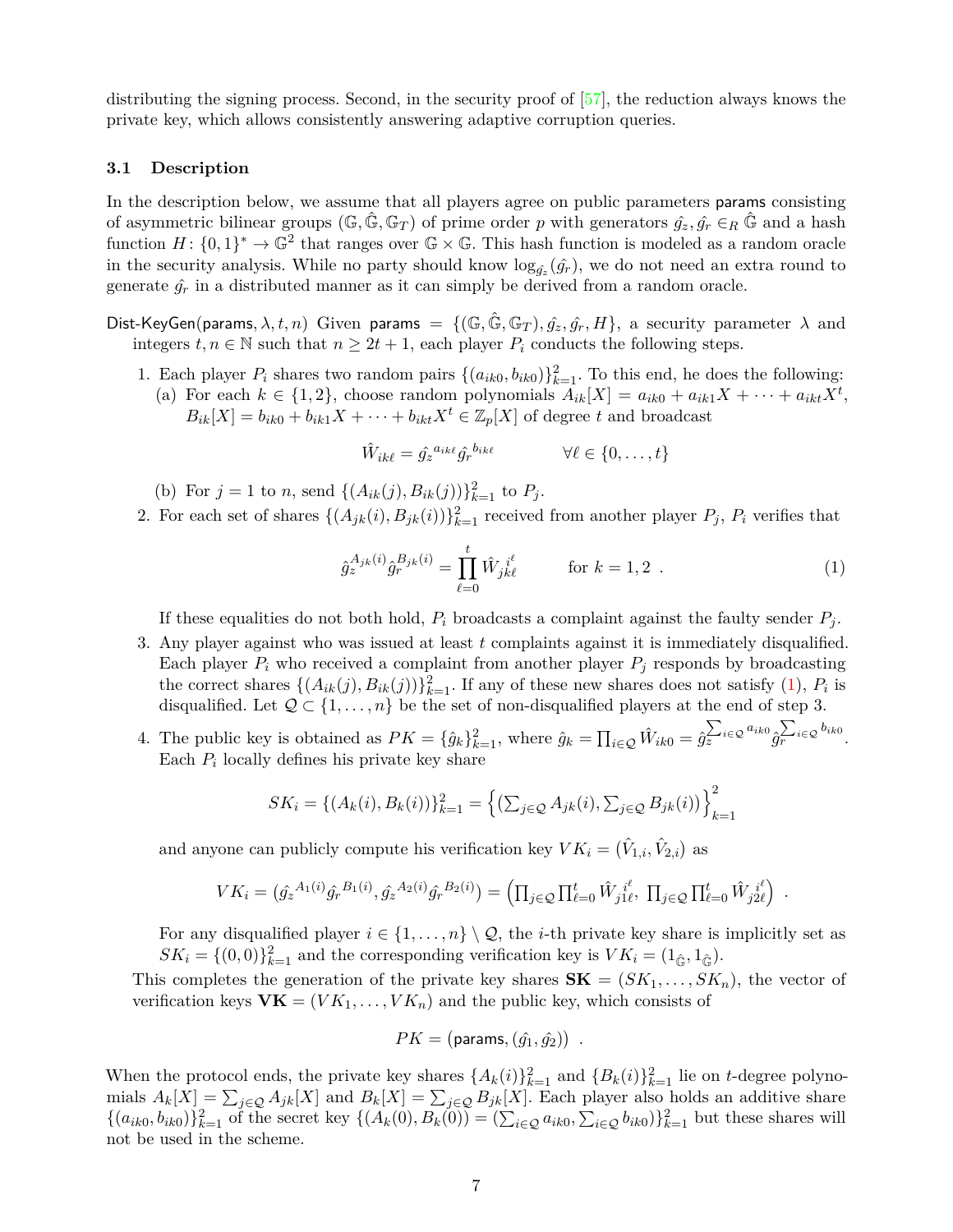Share-Sign $(i, SK_i, M)$  To generate a partial signature on a message  $M \in \{0, 1\}^*$  using his private key share  $SK_i = \{(A_k(i), B_k(i))\}_{k=1}^2$ ,  $P_i$  first computes the hash value  $(H_1, H_2) = H(M) \in \mathbb{G} \times \mathbb{G}$ and generates the partial signature  $\sigma_i = (z_i, r_i) \in \mathbb{G}^2$  as

$$
z_i = \prod_{k=1}^2 H_k^{-A_k(i)} \qquad \qquad r_i = \prod_{k=1}^2 H_k^{-B_k(i)}.
$$

- Share-Verify  $(PK, \mathbf{VK}, M, (i, \sigma_i))$  Given the partial signature  $\sigma_i = (z_i, r_i) \in \mathbb{G}^2$  and the verification key  $VK_i = (\hat{V}_{1,i}, \hat{V}_{2,i})$ , the algorithm first computes  $(H_1, H_2) = H(M) \in \mathbb{G}^2$ . It returns 1 if  $e(z_i, \hat{g_z}) \cdot e(r_i, \hat{g_r}) \cdot \prod_{k=1}^{2} e(H_k, \hat{V}_{k,i}) = 1_{\mathbb{G}_T}$  and 0 otherwise.
- Combine( $PK$ ,  $VK$ ,  $M$ ,  $\{(i, \sigma_i)\}_{i \in S}$ ) Given a ( $t+1$ )-set with valid shares  $\{(i, \sigma_i)\}_{i \in S}$ , parse the signature share  $\sigma_i$  as  $(z_i, r_i) \in \mathbb{G}^2$  for each  $i \in S$ . Then, compute  $(z, r) = (\prod_{i \in S} z_i^{\Delta_{i,S}(0)}$  $\frac{\Delta_{i,S}(0)}{i}$ ,  $\prod_{i \in S} r_i^{\Delta_{i,S}(0)}$  $\binom{\Delta i, S^{(0)}}{i}$  by Lagrange interpolation in the exponent. Return the pair  $(z, r) \in \mathbb{G}^2$ .
- Verify( $PK, M, \sigma$ ) Given a purported signature  $\sigma = (z, r) \in \mathbb{G}^2$ , compute  $(H_1, H_2) = H(M) \in \mathbb{G} \times \mathbb{G}$ and return 1 if and only if the following equality holds:

$$
e(z, \hat{g}_z) \cdot e(r, \hat{g}_r) \cdot e(H_1, \hat{g}_1) \cdot e(H_2, \hat{g}_2) = 1_{\mathbb{G}_T}.
$$

If the scheme is instantiated using Barreto-Naehrig curves  $[7]$  at the 112-bit security level,  $6$  each signature consists of 512 bits. For the same security level, RSA-based threshold signatures like [\[71](#page-11-3)[,4\]](#page-9-8) require 2692 bits. The scheme is also very efficient from a computational standpoint. Each server only has to compute two multi-exponentiations with two base elements and two "hash-on-curve" operations. The verifier has to compute a product of four pairings.

At the end of the key generation phase, each player only needs to store a constant-size private key share  $SK_i = \{(A_k(i), B_k(i))\}_{k=1}^2$ —whereas solutions like [\[4\]](#page-9-8) incur the storage of  $O(n)$  elements at each player—and can erase all intermediate values, including the polynomials  $A_{ik}[X]$  and  $B_{ik}[X]$ . However, we insist that the security analysis does not require reliable erasures. When a player is corrupted, we assume that the adversary learns the entire history of this player.

# **3.2 Security**

Although the public key is not guaranteed to be uniform due to the use of Pedersen's DKG protocol, the key homomorphic property allows the reduction to turn the adversary's forgery into a valid signature with respect to some uniformly random public key obtained by multiplying honest users' contributions to the public key. This is sufficient for solving a given Double Pairing instance.

The security proof proceeds with a sequence of games which can be outlined as follows. The first game is the real game where the challenger assumes the role of all honest players in the distributed key generation phase. Since it controls a majority of players, the challenger knows the polynomials  ${A_{jk}[X], B_{jk}[X]}_{j \in Q, k \in \{1,2\}}$  and the private key shares  ${SK_j}_{j \in Q}$  of all non-disqualified players either because it obtained at least  $t+1$  polynomial shares  $\{(A_{jk}(i), B_{jk}(i))\}_{i\in\mathcal{G},k\in\{1,2\}}$  for each  $j\in\mathcal{Q}$ or because it chose the polynomials itself—at the end of the Dist-KeyGen protocol.

In subsequent games, the challenger applies Coron's proof technique for Full Domain Hash signatures [\[22\]](#page-9-15). At each random oracle query  $H(M)$ , it flips a coin  $\vartheta_M \in \{0,1\}$  that takes the value 0 with probability  $q_s/(q_s+1)$  and the value 1 with probability  $1/(q_s+1)$ , where  $q_s$  is the number of signing queries. If  $\vartheta_M = 1$ , the challenger defines  $H(M)$  to be a random vector of  $\mathbb{G}^2$ . If  $\vartheta_M = 0$ , the message *M* is hashed to a subspace of dimension 1. We prove that, although *H* does no longer behave as an actual random oracle, this change should not affect the adversary's view if the DDH assumption holds in G. Coron's analysis [\[22\]](#page-9-15) shows that, with probability  $\Omega(1/q_s)$ , the following conditions

<span id="page-7-0"></span> $6$  Given the recent attacks  $[50]$  on Barreto-Naehrig curves, and more generally curves with a smooth extension degree, the security of BN curves has been reevaluated [\[6\]](#page-9-16). Which explains this non-standard security level.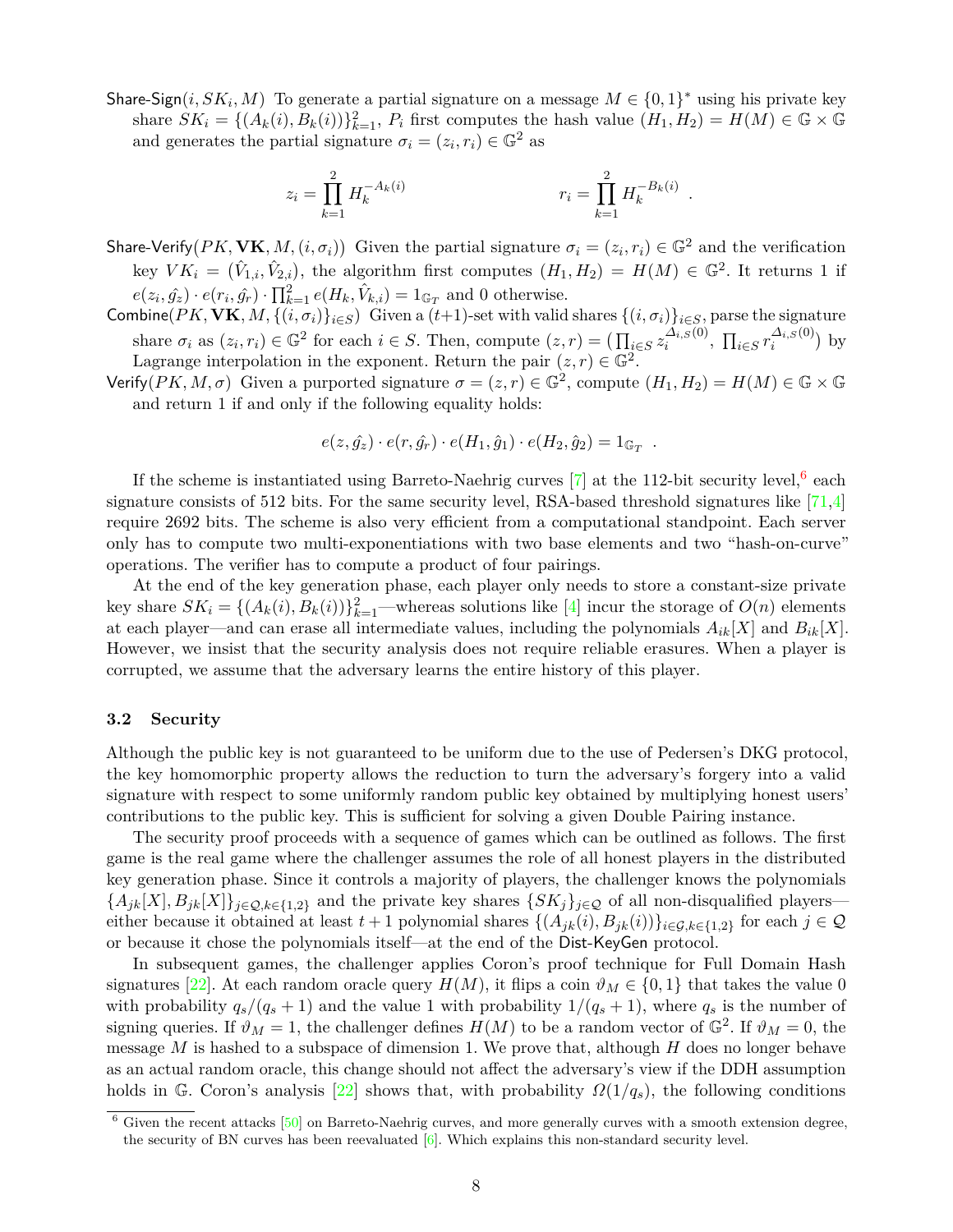are fulfilled: (i) The adversary only obtains partial signatures on messages  $M_1, \ldots, M_{q_s}$  that are hashed in a one-dimensional subspace; (ii) The adversary's forgery involves a message  $M^*$  such that  $(H_1^*, H_2^*) = H(M^*)$  is linearly independent of the vectors  $\{(H_{1,i}, H_{2,i}) = H(M_i)\}_{i=1}^{q_s}$ . Condition (i) ensures that the adversary obtains little information about the private key shares  $\{SK_i\}_{i\in\mathcal{G}}$  and the additive shares  $\{a_{ik0}, b_{ik0}\}_{i \in \mathcal{G}, k \in \{1,2\}}$  of honest players. Hence, if the challenger computes the additive contribution of honest players to a signature on the vector  $(H_1^*, H_2^*) = H(M^*)$ , this contribution is completely unpredictable by the adversary due to condition (ii). With overwhelming probability, this contribution does *not* coincide with the one that can be extracted (using the additive shares  ${a_{jk0}, b_{jk0}}_{j \in Q \setminus G}$ ,  $k \in \{1, 2\}$  that the reduction knows from the key generation phase) from the adversary's forgery  $(z^*, r^*)$  using the key homomorphic property of the scheme. The challenger thus obtains two distinct linearly homomorphic signatures on the vector  $(H_1^{\star}, H_2^{\star})$ , which allows solving an instance of the Double Pairing problem.

<span id="page-8-0"></span>**Theorem 1.** *The scheme provides adaptive security under the SXDH assumption in the random oracle model. Namely, for any PPT adversary* A, there exist DDH distinguishers  $\mathcal{B}_1$  and  $\mathcal{B}_2$  with *comparable running time in the groups*  $\mathbb{G}$  *and*  $\mathbb{G}$ *, respectively.* (The proof is given in Appendix [B.](#page-12-0))

We remark that the proof of Theorem [1](#page-8-0) goes through if, during the key generation phase, each player  $P_i$  additionally publicizes  $(Z_{i0}, R_{i0}) = (g^{-a_{i10}}h^{-a_{i20}}, g^{-b_{i10}}h^{-b_{i20}})$ , for public  $g, h \in \mathbb{G}$ , which satisfies  $e(Z_{i0}, \hat{g}_z) \cdot e(R_{i0}, \hat{g}_r) \cdot e(h, \hat{W}_{i10}) \cdot e(g, \hat{W}_{i20}) = 1_{\mathbb{G}_T}$  and thus forms a LHSPS on  $(g, h)$  for the public key  $\{\hat{W}_{ik0}\}_{k=1}^2$ . Indeed, if we consider the information that each player initially reveals about its local additive shares  $(a_{i10}, a_{i20}, b_{i10}, b_{i20}) \in \mathbb{Z}_p^4$ , it amounts to the discrete logarithms of  $(\hat{W}_{i10}, \hat{W}_{i20}, Z_{i0})$ . The only extra information revealed by  $Z_{i0}$  is thus  $a_{i10} + \omega \cdot a_{i20}$ , where  $\omega = \log_g(h)$ , which leaves  $a_{i20}$  undetermined. While an unbounded adversary can compute the sum  $a_{1,\mathcal{G}} + \omega \cdot a_{2,\mathcal{G}}$ in Game 2, it still has no information about  $a_{2,\mathcal{G}} = \sum_{j\in\mathcal{G}} a_{j20}$ . In the full version of this work [\[56\]](#page-10-22), we use this observation to show a simple modification of the scheme that supports signature aggregation.

#### **3.3 Adding Proactive Security**

The scheme readily extends to provide proactive security [\[64,](#page-11-14)[47,](#page-10-6)[39\]](#page-10-26) against mobile adversaries that can potentially corrupt all the players at some point as long as it never controls more than *t* players at any time. By having the players refreshing all shares (without changing the secret) at discrete time intervals, the scheme remains secure against an adversary corrupting up to *t* players during the same period. This is achieved by having all players run a new instance of Pedersen's DKG protocol where the shared secret is  $\{(0,0)\}_{k=1}^2$  and locally add the resulting shares to their local shares before updating  $\{VK_i\}_{i=1}^n$  accordingly.

The techniques of  $[48, \text{Section 4}]$  $[48, \text{Section 4}]$  can also be applied to detect parties holding a corrupted share (due to a crash during an update phase or an adversarial behavior) and restore the correct share.

#### **3.4 Implementation Results**

<span id="page-8-1"></span>**Table 1.** Implementation results for a set of 51 users with absolute majority to allow recombinations.

|                   | Algorithm Dist-KeyGen Share-Sign Combine Verify |     |     |    |
|-------------------|-------------------------------------------------|-----|-----|----|
| $T$ imings $(ms)$ | 202763                                          | 112 | 493 | 13 |

A proof-of-concept implementation is available at URL [https://gitlab.inria.fr/fmouhart/](https://gitlab.inria.fr/fmouhart/threshold-signature) [threshold-signature](https://gitlab.inria.fr/fmouhart/threshold-signature). It is written in  $C++$  using the Relic library  $[5]$  to manipulate pairing-friendly groups but is not fully optimized (especially the Dist-KeyGen protocol). The timings listed in Table [1](#page-8-1)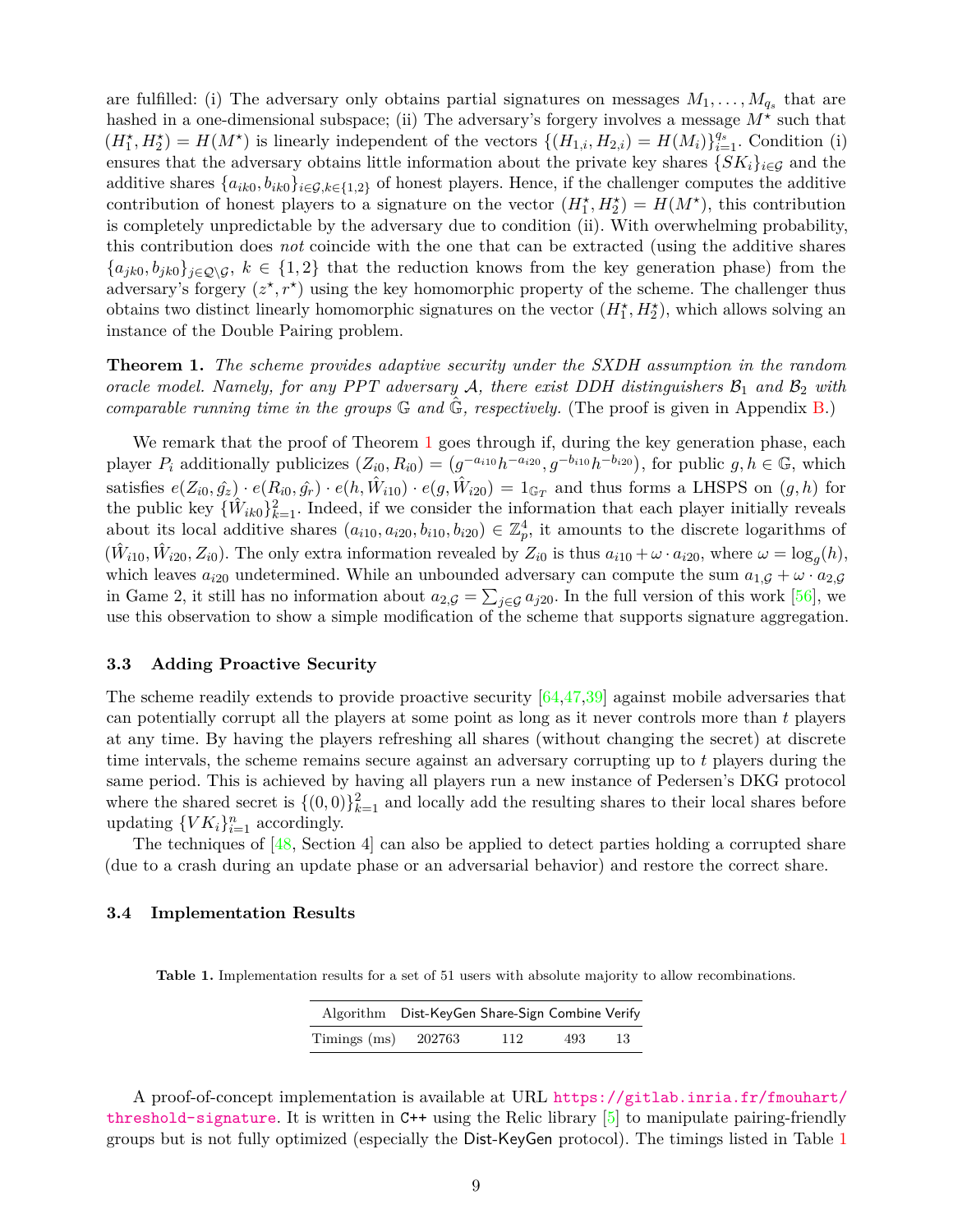were obtained on a Intel Core<sup>TM</sup> i7-5600U running at 2.60GHz on a single core. The Combine algorithm includes the Share-Verify of the signature for each user who has not been disqualified. This implementation gives a rough estimate (order of magnitude) of the performance this threshold signature scheme can achieve. The Dist-KeyGen and the Share-Sign algorithms are evaluated for the overall process done in a sequential manner, not for an individual user.

# **References**

- <span id="page-9-7"></span>1. M. Abe, S. Fehr. Adaptively secure Feldman VSS and applications to universally-composable threshold cryptography. In *Crypto 2004*, *LNCS* 3152, pp. 317–334, 2004. doi[:10.1007/978-3-540-28628-8\\_20](https://doi.org/10.1007/978-3-540-28628-8_20)
- <span id="page-9-10"></span>2. M. Abe, G. Fuchsbauer, J. Groth, K. Haralambiev, M. Ohkubo. Structure-preserving signatures and commitments to group elements. In *Crypto 2010*, *LNCS* 6223, pp. 209–236, 2010. doi:[10.1007/978-3-642-14623-7\\_12](https://doi.org/10.1007/978-3-642-14623-7_12)
- <span id="page-9-11"></span>3. M. Abe, K. Haralambiev, M. Ohkubo. Signing on elements in bilinear groups for modular protocol design. In Cryptology ePrint Archive: Report 2010/133, 2010. <http://eprint.iacr.org/2010/133>
- <span id="page-9-8"></span>4. J. Almansa, I. Damgård, J.-B. Nielsen. Simplified threshold RSA with adaptive and proactive security. In *Eurocrypt 2006*, *LNCS* 4004, pp. 593–611, 2006. doi[:10.1007/11761679\\_35](https://doi.org/10.1007/11761679_35)
- <span id="page-9-17"></span>5. D. F. Aranha and C. P. L. Gouvêa. RELIC is an Efficient LIbrary for Cryptography. [https://github.com/](https://github.com/relic-toolkit/relic) [relic-toolkit/relic](https://github.com/relic-toolkit/relic).
- <span id="page-9-16"></span>6. R. Barbulescu and S. Duquesne. Updating key size estimations for pairings. *Journal of Cryptology*, to appear. doi[:10.1007/s00145-018-9280-5](https://doi.org/10.1007/s00145-018-9280-5)
- <span id="page-9-14"></span>7. P. Barreto, M. Naehrig. Pairing-friendly elliptic curves of prime order. In *SAC 2005*, *LNCS* 3897, pp. 319–331, 2005. doi[:10.1007/11693383\\_22](https://doi.org/10.1007/11693383_22)
- 8. M. Belenkiy, J. Camenisch, M. Chase, M. Kohlweiss, A. Lysyanskaya, H. Shacham. Randomizable proofs and delegatable anonymous credentials. In *Crypto 2009*, *LNCS* 5677, pp. 108–125, 2009. doi:[10.1007/978-3-642-03356-8\\_7](https://doi.org/10.1007/978-3-642-03356-8_7)
- 9. M. Bellare, C. Namprempre, G. Neven. Unrestricted aggregate signatures. In *ICALP 2007*, *LNCS* 4596, pp. 411–422, 2007. doi[:10.1007/978-3-540-73420-8\\_37](https://doi.org/10.1007/978-3-540-73420-8_37)
- 10. M. Bellare, T. Ristenpart. Simulation without the artificial abort: Simplified proof and improved concrete security for Waters' IBE scheme. In *Eurocrypt 2009*, *LNCS* 5479, pp. 407–424, 2009. doi[:10.1007/978-3-642-01001-9\\_24](https://doi.org/10.1007/978-3-642-01001-9_24)
- 11. M. Bellare, P. Rogaway. Random oracles are practical: A paradigm for designing efficient protocols. In *ACM CCS '93*, pp. 62–73, 1993. doi:[10.1145/168588.168596](https://doi.org/10.1145/168588.168596)
- <span id="page-9-4"></span>12. A. Boldyreva. Threshold signatures, multisignatures and blind signatures based on the Gap-Diffie-Hellman group signature scheme. In *PKC 2003*, *LNCS* 2567, pp. 31–46, 2003. doi[:10.1007/3-540-36288-6\\_3](https://doi.org/10.1007/3-540-36288-6_3)
- 13. D. Boneh, X. Boyen, H. Shacham. Short group signatures. In *Crypto 2004*, *LNCS* 3152, pp. 41–55, 2004. doi[:10.1007/978-3-540-28628-8\\_3](https://doi.org/10.1007/978-3-540-28628-8_3)
- <span id="page-9-2"></span>14. D. Boneh, M. Franklin. Efficient generation of shared RSA keys. In *Crypto '97*, *LNCS* 1924, pp. 425–439, 1997. doi[:10.1007/BFb0052253](https://doi.org/10.1007/BFb0052253)
- <span id="page-9-13"></span>15. D. Boneh, C. Gentry, B. Lynn, H. Shacham. Aggregate and verifiably encrypted signatures from bilinear maps. In *Eurocrypt 2003*, *LNCS* 2656, pp. 416–432, 2003. doi:[10.1007/3-540-39200-9\\_26](https://doi.org/10.1007/3-540-39200-9_26)
- <span id="page-9-5"></span>16. D. Boneh, B. Lynn, H. Shacham. Short signatures from the Weil pairing. *Journal of Cryptology* 17(4):297–319, 2004. Earlier version in *Asiacrypt'01*, *LNCS* 2248, pp. 514–532, 2001. doi:[10.1007/s00145-004-0314-9](https://doi.org/10.1007/s00145-004-0314-9)
- <span id="page-9-0"></span>17. C. Boyd. Digital multisignatures. In *Cryptography and Coding* (H.J. Beker and F.C. Piper, Eds.), Oxford University Press, pp. 241–246, 1989.
- <span id="page-9-3"></span>18. R. Canetti, R. Gennaro, S. Jarecki, H. Krawczyk, T. Rabin. Adaptive security for threshold cryptosystems. In *Crypto '99*, *LNCS* 1666, pp. 98–115, 1999. doi:[10.1007/3-540-48405-1\\_7](https://doi.org/10.1007/3-540-48405-1_7)
- <span id="page-9-6"></span>19. R. Canetti, S. Goldwasser. An efficient threshold public key cryptosystem secure against adaptive chosen ciphertext attack. In *Eurocrypt '99*, *LNCS* 1592, pp. 90–106, 1999. doi:[10.1007/3-540-48910-X\\_7](https://doi.org/10.1007/3-540-48910-X_7)
- <span id="page-9-1"></span>20. Distributed CA for Visa-MC SET Infrastructure announcement, 1997. [http://www.geocities.ws/rayvaneng/](http://www.geocities.ws/rayvaneng/w0597_09.htm) [w0597\\_09.htm](http://www.geocities.ws/rayvaneng/w0597_09.htm)
- <span id="page-9-9"></span>21. J. Chen, H.-W. Lim, S. Ling, H. Wang, H. Wee. Shorter IBE and signatures via asymmetric pairings. In *Pairing 2012*, *LNCS* 7708, pp. 122–140, 2012. doi[:10.1007/978-3-642-36334-4\\_8](https://doi.org/10.1007/978-3-642-36334-4_8)
- <span id="page-9-15"></span>22. J.-S. Coron. On the exact security of full domain hash. In *Crypto 2000*, *LNCS* 1880, pp. 229–235, 2000. doi[:10.1007/3-](https://doi.org/10.1007/3-540-44598-6_14) [540-44598-6\\_14](https://doi.org/10.1007/3-540-44598-6_14)
- <span id="page-9-12"></span>23. V. Cortier, D. Galindo, S. Glondu, M. Izabachène. Distributed ElGamal à la Pedersen: Application to Helios. In *WPES 2013*, pp. 131–142, 2013. doi[:10.1145/2517840.2517852](https://doi.org/10.1145/2517840.2517852)
- 24. R. Cramer, M. Franklin, B. Schoenmakers, M. Yung. Multi-autority secret-ballot elections with linear work. In *Eurocrypt '96*, *LNCS* 1070, pp. 72–83, 1996. doi:[10.1007/3-540-68339-9\\_7](https://doi.org/10.1007/3-540-68339-9_7)
- 25. R. Cramer, R. Gennaro, B. Schoenmakers. A secure and optimally efficient multi-authority election scheme. In *Eurocrypt '97*, *LNCS* 1233, pp. 103–118, 1997. doi:[10.1007/3-540-69053-0\\_9](https://doi.org/10.1007/3-540-69053-0_9)
- 26. R. Cramer, I. Damgård, J.-B. Nielsen. Multiparty computation from threshold homomorphic encryption. In *Eurocrypt 2001*, *LNCS* 2045, pp. 280–299, 2001. doi[:10.1007/3-540-44987-6\\_18](https://doi.org/10.1007/3-540-44987-6_18)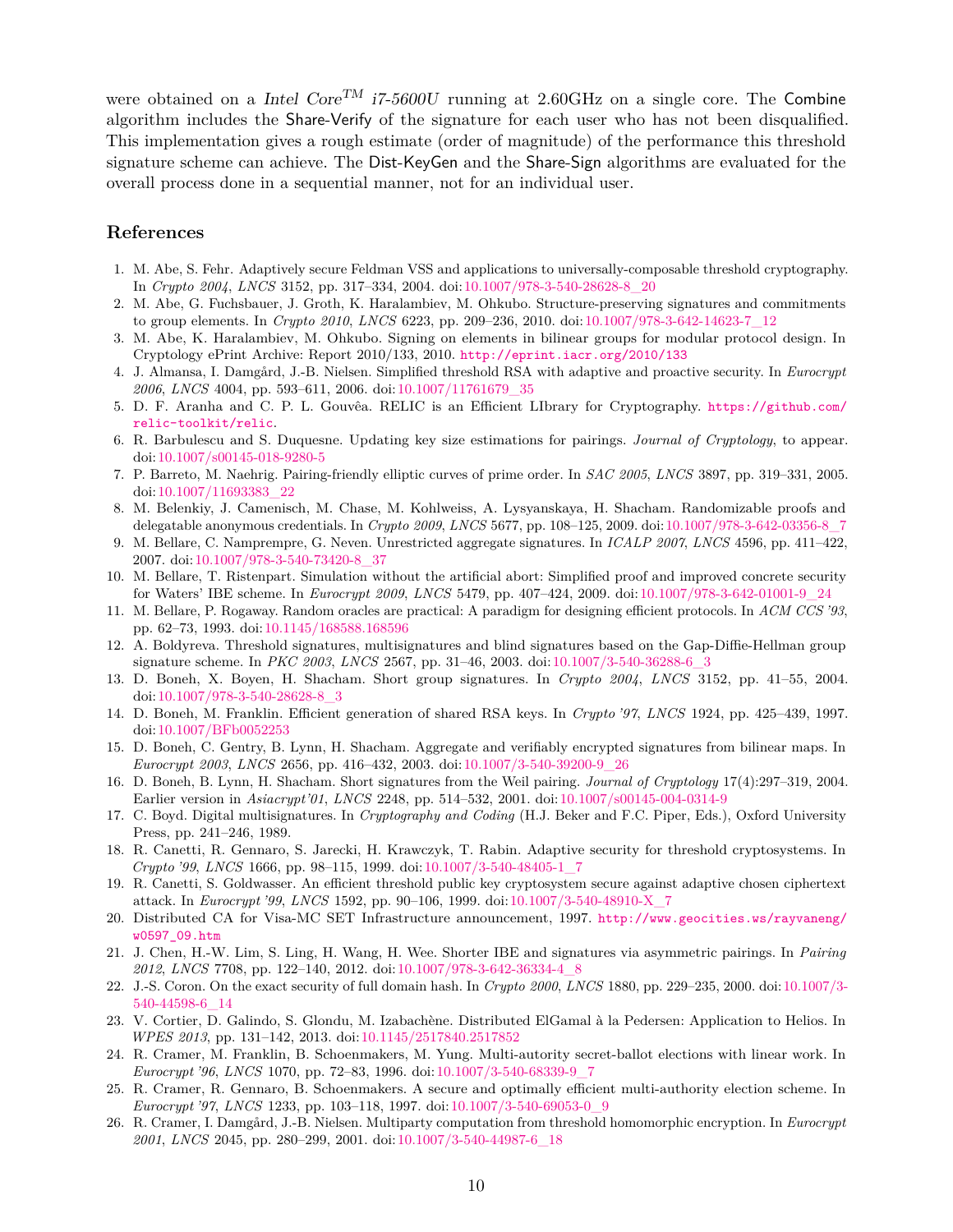- <span id="page-10-15"></span>27. R. Cramer, I. Damgård, S. Dziembowski, M. Hirt, T. Rabin. Efficient multi-party computations secure against an adaptive adversary. In *Eurocrypt '99*, *LNCS* 1592, pp. 311–326, 1999. doi:[10.1007/3-540-48910-X\\_22](https://doi.org/10.1007/3-540-48910-X_22)
- <span id="page-10-9"></span>28. I. Damgård, G. Mikkelsen. Efficient, robust and constant-round distributed RSA key generation. In *TCC 2010*, *LNCS* 5978, pp. 183–200, 2010. doi:[10.1007/978-3-642-11799-2\\_12](https://doi.org/10.1007/978-3-642-11799-2_12)
- <span id="page-10-28"></span>29. A. Dent. A note on game-hopping proofs. Cryptology ePrint Archive: Report 2006/260. [http://eprint.iacr.org/](http://eprint.iacr.org/2006/260) [2006/260](http://eprint.iacr.org/2006/260)
- <span id="page-10-2"></span>30. A. De Santis, Y. Desmedt, Y. Frankel, M. Yung. How to share a function securely. In *STOC '94*, pp. 522-533, 1994. doi[:10.1145/195058.195405](https://doi.org/10.1145/195058.195405)
- <span id="page-10-0"></span>31. Y. Desmedt. Society and group oriented cryptography: A new concept. In *Crypto '87*, *LNCS* 293, pp. 120–127, 1987. doi[:10.1007/3-540-48184-2\\_8](https://doi.org/10.1007/3-540-48184-2_8)
- <span id="page-10-1"></span>32. Y. Desmedt, Y. Frankel. Threshold cryptosystems. In *Crypto'89*, *LNCS* 435, pp. 307–315, 1989. doi:[10.1007/0-387-](https://doi.org/10.1007/0-387-34805-0_28) [34805-0\\_28](https://doi.org/10.1007/0-387-34805-0_28)
- 33. T. El Gamal. A public key cryptosystem and a signature scheme based on discrete logarithms. In *Crypto '84*, *LNCS* 196, pp. 10–18, 1985. doi:[10.1007/3-540-39568-7\\_2](https://doi.org/10.1007/3-540-39568-7_2)
- <span id="page-10-24"></span>34. P. Feldman. A practical scheme for non-interactive verifiable secret sharing. In *FOCS '87*, pp. 427–437, 1987. doi[:10.1109/SFCS.1987.4](https://doi.org/10.1109/SFCS.1987.4)
- <span id="page-10-8"></span>35. P.-A. Fouque, J. Stern. Fully distributed threshold RSA under standard assumptions. In *Asiacrypt 2001*, *LNCS* 2248, pp. 310–330, 2001. doi:[10.1007/3-540-45682-1\\_19](https://doi.org/10.1007/3-540-45682-1_19)
- <span id="page-10-7"></span>36. Y. Frankel, P. MacKenzie, M. Yung. Robust efficient distributed RSA-key generation. In *STOC '98*, pp. 663–672, 1998. doi[:10.1145/276698.276882](https://doi.org/10.1145/276698.276882)
- <span id="page-10-11"></span>37. Y. Frankel, P. MacKenzie, M. Yung. Adaptively-secure distributed public-key systems. In *ESA '99*, *LNCS* 1643, pp. 4–27, 1999. doi[:10.1007/3-540-48481-7\\_2](https://doi.org/10.1007/3-540-48481-7_2)
- <span id="page-10-16"></span>38. Y. Frankel, P. MacKenzie, M. Yung. Adaptively-secure optimal-resilience proactive RSA. In *Asiacrypt '99*, *LNCS* 1716, pp. 180–194, 1999. doi:[10.1007/978-3-540-48000-6\\_15](https://doi.org/10.1007/978-3-540-48000-6_15)
- <span id="page-10-26"></span>39. Y. Frankel, P. Gemmell, P. MacKenzie, M. Yung. Optimal resilience proactive public-key cryptosystems. In *FOCS '97*, pp. 384–393, 1997. doi[:10.1109/SFCS.1997.646127](https://doi.org/10.1109/SFCS.1997.646127)
- <span id="page-10-19"></span>40. D. Freeman. Converting pairing-based cryptosystems from composite-order groups to prime-order groups. In *Eurocrypt 2010*, *LNCS* 6110, pp. 44-61, 2010. doi[:10.1007/978-3-642-13190-5\\_3](https://doi.org/10.1007/978-3-642-13190-5_3)
- <span id="page-10-4"></span>41. R. Gennaro, S. Jarecki, H. Krawczyk, T. Rabin. Robust threshold DSS signatures. In *Eurocrypt '96*, *LNCS* 1070, pp. 354–371, 1996. doi[:10.1007/3-540-68339-9\\_31](https://doi.org/10.1007/3-540-68339-9_31)
- <span id="page-10-5"></span>42. R. Gennaro, S. Jarecki, H. Krawczyk, T. Rabin. Robust and efficient sharing of RSA functions. In *Crypto '96*, *LNCS* 1109, pp. 157–172, 1996. doi:[10.1007/3-540-68697-5\\_13](https://doi.org/10.1007/3-540-68697-5_13)
- <span id="page-10-10"></span>43. R. Gennaro, S. Jarecki, H. Krawczyk, T. Rabin. Secure distributed key generation for discrete-log based cryptosystems. In *Eurocrypt '99*, *LNCS* 1592, pp. 295–310, 1999. doi:[10.1007/3-540-48910-X\\_21](https://doi.org/10.1007/3-540-48910-X_21)
- <span id="page-10-13"></span>44. R. Gennaro, S. Jarecki, H. Krawczyk, T. Rabin. Secure applications of Pedersen's distributed key generation protocol. In *CT-RSA 2003*, *LNCS* 2612, pp. 373–390, 2003. doi:[10.1007/3-540-36563-X\\_26](https://doi.org/10.1007/3-540-36563-X_26)
- <span id="page-10-12"></span>45. R. Gennaro, S. Jarecki, H. Krawczyk, T. Rabin. Secure distributed key generation for discrete-log based cryptosystems. *Journal of Cryptology* 20(1):51–83, 2007. doi:[10.1007/s00145-006-0347-3](https://doi.org/10.1007/s00145-006-0347-3)
- 46. R. Gennaro, S. Halevi, H. Krawczyk, T. Rabin. Threshold RSA for dynamic and ad-hoc groups. In *Eurocrypt 2008*, *LNCS* 4965, pp. 88–107, 2008. doi:[10.1007/978-3-540-78967-3\\_6](https://doi.org/10.1007/978-3-540-78967-3_6)
- <span id="page-10-6"></span>47. A. Herzberg, M. Jakobsson, S. Jarecki, H. Krawczyk, M. Yung. Proactive public key and signature systems. In *ACM-CCS '97*, pp. 100–110, 1997. doi:[10.1145/266420.266442](https://doi.org/10.1145/266420.266442)
- <span id="page-10-27"></span>48. A. Herzberg, S. Jarecki, H. Krawczyk, M. Yung. Proactive secret sharing or: How to cope with perpetual leakage. In *Crypto '95*, *LNCS* 963, pp. 339-352, 1995. doi:[10.1007/3-540-44750-4\\_27](https://doi.org/10.1007/3-540-44750-4_27)
- <span id="page-10-17"></span>49. S. Jarecki, A. Lysyanskaya. Adaptively Secure Threshold cryptography: Introducing concurrency, removing erasures. In *Eurocrypt 2000*, *LNCS* 1807, pp. 221–242, 2000. doi:[10.1007/3-540-45539-6\\_16](https://doi.org/10.1007/3-540-45539-6_16)
- <span id="page-10-25"></span>50. T. Kim and R. Barbulescu. Extended tower number field sieve: A new complexity for the medium prime case. In *Crypto 2016*, *LNCS* 9814, pp. 543–571. Springer, 2016. doi[:10.1007/978-3-662-53018-4\\_20](https://doi.org/10.1007/978-3-662-53018-4_20)
- <span id="page-10-3"></span>51. J. Kubiatowicz, D. Bindel, Y. Chen, S. Czerwinski, P. Eaton, D. Geels, R. Gummadi, S. Rhea, H. Weatherspoon, W. Weimer, C. Wells, B. Zhao. OceanStore: An architecture for global-scale persistent storage. In *ASPLOS 2000*, pp. 190-201, 2000. doi:[10.1145/356989.357007](https://doi.org/10.1145/356989.357007)
- <span id="page-10-14"></span>52. J. Katz, M. Yung. Threshold cryptosystems based on factoring. In *Asiacrypt 2002*, *LNCS* 2501, pp. 199-205, 2002. doi[:10.1007/3-540-36178-2\\_12](https://doi.org/10.1007/3-540-36178-2_12)
- <span id="page-10-18"></span>53. A. Lewko, B. Waters. New techniques for dual system encryption and fully secure HIBE with short ciphertexts. In *TCC 2010*, *LNCS* 5978, pp. 455–479, 2010. doi:[10.1007/978-3-642-11799-2\\_27](https://doi.org/10.1007/978-3-642-11799-2_27)
- <span id="page-10-20"></span>54. A. Lewko. Tools for simulating features of composite order bilinear groups in the prime order setting. In *Eurocrypt 2012*, *LNCS* 5978, pp. 318–33, 2012. doi:[10.1007/978-3-642-29011-4\\_20](https://doi.org/10.1007/978-3-642-29011-4_20)
- <span id="page-10-21"></span>55. B. Libert, M. Joye, M. Yung. Born and raised distributively: Fully distributed non-interactive adaptively secure threshold signatures with short shares. In *PODC 2014*, pp. 303–312, 2014. doi:[10.1145/2611462.2611498](https://doi.org/10.1145/2611462.2611498)
- <span id="page-10-22"></span>56. B. Libert, M. Joye, M. Yung. Born and raised distributively: Fully distributed non-interactive adaptively secure threshold signatures with short shares. In *Theoretical Computer Science* 645:1–24, 2016. doi:[10.1016/j.tcs.2016.02.031](https://doi.org/10.1016/j.tcs.2016.02.031)
- <span id="page-10-23"></span>57. B. Libert, T. Peters, M. Joye, M. Yung. Linearly homomorphic structure-preserving signatures and their applications. In *Crypto 2013*, *LNCS* 8043, pp. 289–307, 2013. doi[:10.1007/978-3-642-40084-1\\_17](https://doi.org/10.1007/978-3-642-40084-1_17)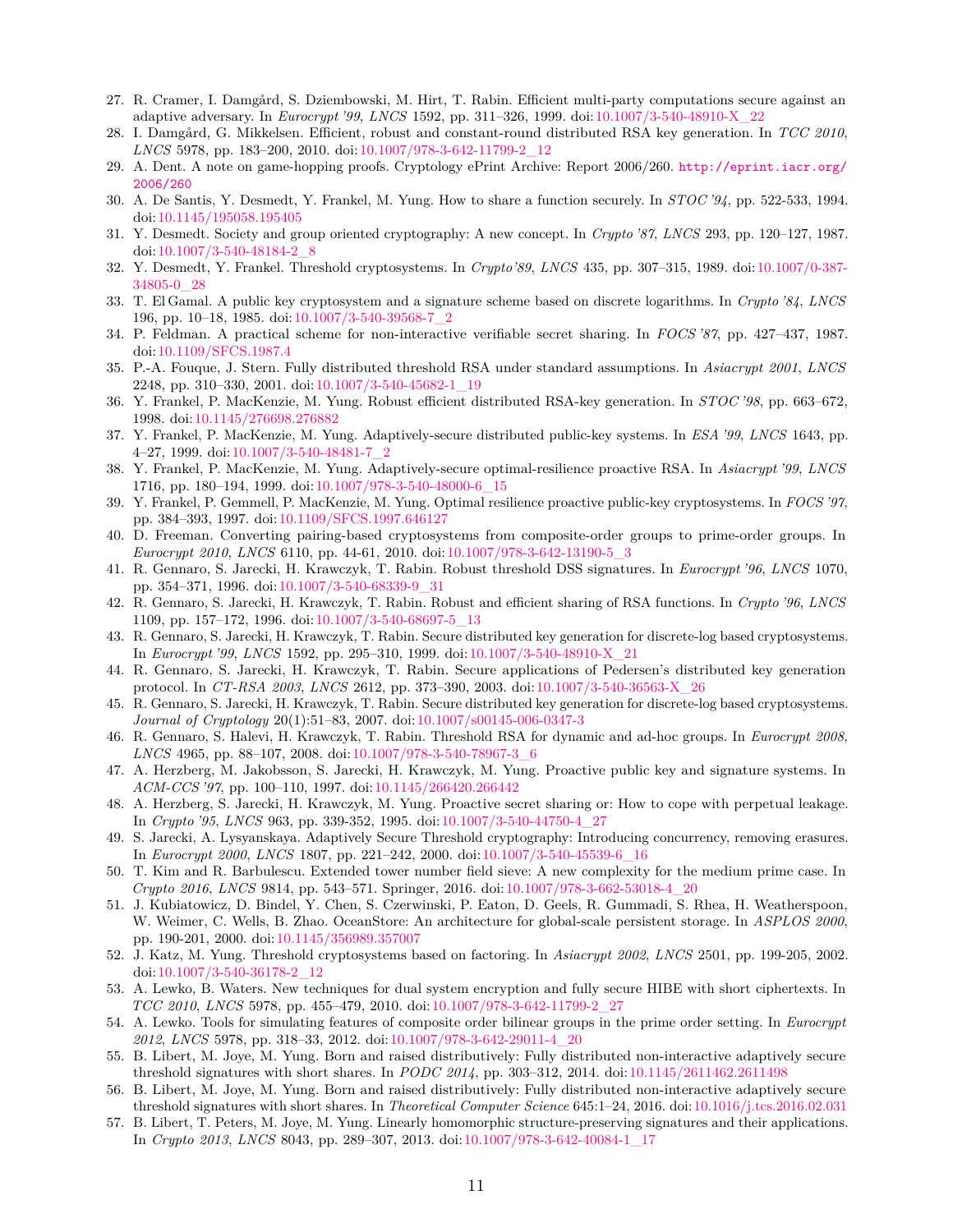- <span id="page-11-9"></span>58. B. Libert, M. Yung. Adaptively secure non-interactive threshold cryptosystems. *Theoretical Computer Science* 478:76–100, 2013. Extended abstract in *ICALP 2011*, *LNCS* 6756, pp. 588–600, 2011. doi[:10.1016/j.tcs.2013.01.001](https://doi.org/10.1016/j.tcs.2013.01.001)
- <span id="page-11-10"></span>59. B. Libert, M. Yung. Non-interactive CCA2-secure threshold cryptosystems with adaptive security: New framework and constructions. In *TCC 2012*, *LNCS* 7194, pp. 75–93, 2012. doi[:10.1007/978-3-642-28914-9\\_5](https://doi.org/10.1007/978-3-642-28914-9_5)
- <span id="page-11-5"></span>60. A. Lysyanskaya, C. Peikert. Adaptive security in the threshold setting: From cryptosystems to signature schemes. In *Asiacrypt 2001*, *LNCS* 2248, pp. 331–350, 2001. doi:[10.1007/3-540-45682-1\\_20](https://doi.org/10.1007/3-540-45682-1_20)
- 61. T. Malkin, I. Teranishi, Y. Vahlis, M. Yung. Signatures resilient to continual leakage on memory and computation. In *TCC 2011*, *LNCS* 6597, pp. 89–106, 2011. doi:[10.1007/978-3-642-19571-6\\_7](https://doi.org/10.1007/978-3-642-19571-6_7)
- 62. M. Naor, O. Reingold. Number-theoretic constructions of efficient pseudo-random functions. In *FOCS '97*, pp. 458–467, 1997. doi:[10.1109/SFCS.1997.646134](https://doi.org/10.1109/SFCS.1997.646134)
- 63. T. Okamoto. Provably secure and practical identification schemes and corresponding signature schemes. In *Crypto '92*, *LNCS* 740, pp. 31–53, 1993. doi[:10.1007/3-540-48071-4\\_3](https://doi.org/10.1007/3-540-48071-4_3)
- <span id="page-11-14"></span>64. R. Ostrovksy, M. Yung. How to withstand mobile virus attacks. In *PODC '91*, pp. 51–59, 1991. doi[:10.1145/112600.112605](https://doi.org/10.1145/112600.112605)
- <span id="page-11-2"></span>65. T. Pedersen. A threshold cryptosystem without a trusted party. *Eurocrypt '91*, *LNCS* 547, pp. 522–526, 1991. doi[:10.1007/3-540-46416-6\\_47](https://doi.org/10.1007/3-540-46416-6_47)
- <span id="page-11-13"></span>66. T. Pedersen. Non-interactive and information-theoretic secure verifiable secret sharing. *Crypto '91*, *LNCS* 576, pp. 129–140, 1991. doi:[10.1007/3-540-46766-1\\_9](https://doi.org/10.1007/3-540-46766-1_9)
- <span id="page-11-6"></span>67. T. Rabin. A simplified approach to threshold and proactive RSA. In *Crypto '98*, *LNCS* 1462, pp. 89–104, 1998. doi[:10.1007/BFb0055722](https://doi.org/10.1007/BFb0055722)
- <span id="page-11-0"></span>68. S. Rhea, P. Eaton, D. Geels, H. Weatherspoon, B. Zhao, J. Kubiatowicz. Pond: The OceanStore prototype. In *Fast 2003*, USENIX Workshop on File and Storage Technologies, 2003. [http://www.usenix.org/events/fast03/tech/](http://www.usenix.org/events/fast03/tech/rhea.html) [rhea.html](http://www.usenix.org/events/fast03/tech/rhea.html)
- <span id="page-11-12"></span>69. M. Scott. Authenticated ID-based key exchange and remote log-in with simple token and PIN number. Cryptology ePrint Archive: Report 2002/164. <http://eprint.iacr.org/2002/164>
- <span id="page-11-1"></span>70. A. Shamir. How to share a secret. *Communications of ACM* 22(11):612–613, 1979. doi:[10.1145/359168.359176](https://doi.org/10.1145/359168.359176)
- <span id="page-11-3"></span>71. V. Shoup. Practical threshold signatures. In *Eurocrypt 2000*, *LNCS* 1807, pp. 207–220, 2000. doi:[10.1007/3-540-](https://doi.org/10.1007/3-540-45539-6_15) [45539-6\\_15](https://doi.org/10.1007/3-540-45539-6_15)
- <span id="page-11-4"></span>72. H. Wee. Threshold and revocation cryptosystems via extractable hash proofs. In *Eurocrypt 2011*, *LNCS* 6632, pp. 589–609, 2011. doi[:10.1007/978-3-642-20465-4\\_32](https://doi.org/10.1007/978-3-642-20465-4_32)
- <span id="page-11-7"></span>73. Z. Wang, H. Qian, Z. Li. Adaptively secure threshold signature scheme in the standard model. *Informatica* 20(4):591-–612, 2009. <https://www.mii.lt/Informatica/htm/INFO739.htm>
- <span id="page-11-8"></span>74. B. Waters. Efficient identity-based encryption without random oracles. In *Eurocrypt 2005*, *LNCS* 3494, 2005. doi[:10.1007/11426639\\_7](https://doi.org/10.1007/11426639_7)
- <span id="page-11-11"></span>75. B. Waters. Dual system encryption: Realizing fully secure IBE and HIBE under simple assumptions. In *Crypto 2009*, *LNCS* 5677, pp. 619–636, 2009. doi:[10.1007/978-3-642-03356-8\\_36](https://doi.org/10.1007/978-3-642-03356-8_36)

# **A Definition of Linearly Homomorphic Structure-Preserving Signatures**

Let  $(\mathbb{G}, \hat{\mathbb{G}}, \mathbb{G}_T)$  be groups of prime order p with an efficiently computable bilinear map  $e : \mathbb{G} \times \hat{\mathbb{G}} \to \mathbb{G}_T$ .

A signature scheme is *structure-preserving* [\[3\]](#page-9-11) if messages, signatures and public keys live in the groups G or  $\hat{\mathbb{G}}$ . In linearly homomorphic structure-preserving signatures, the message space M consists of pairs  $\mathcal{M} := \mathcal{T} \times \mathbb{G}^N$ , for some  $N \in \mathbb{N}$ , where  $\mathcal{T}$  is a tag space.

**Definition 4.** *A linearly homomorphic structure-preserving signature scheme over*  $(\mathbb{G}, \hat{\mathbb{G}}, \mathbb{G}_T)$  *is a tuple of efficient algorithms Σ* = (Keygen*,* Sign*,* Sign-Derive*,* Verify) *for which the message space is*  $\mathcal{M} := \mathcal{T} \times \mathbb{G}^N$ , for some integer  $n \in \text{poly}(\lambda)$  and some set  $\mathcal{T}$ , and with the following specifications.

- Keygen( $\lambda$ , N) *is a randomized algorithm that takes in a security parameter*  $\lambda \in \mathbb{N}$  *and an integer*  $N \in \text{poly}(\lambda)$  *denoting the dimension of vectors to be signed. It outputs a key pair* ( $\text{pk}, \text{sk}$ )*, where* pk *includes the description of a tag space*  $\mathcal{T}$ *, where each tag serves as a file identifier.*
- Sign(sk,  $\tau$ , *M*) *is a possibly randomized algorithm that inputs a private key* sk, a file identifier  $\tau \in \mathcal{T}$ *and a* vector  $M = (M_1, \ldots, M_N) \in \mathbb{G}^N$ . It outputs a signature  $\sigma \in \mathbb{G}^{n_s}$ , for some  $n_s \in \text{poly}(\lambda)$ .
- $\textsf{Sign-Derive}(\textsf{pk}, \tau, \{(\omega_i, \sigma^{(i)})\}_{i=1}^{\ell})$ : *is a (possibly randomized) derivation algorithm. It inputs a public key* pk, a file identifier  $\tau$  as well as  $\ell$  pairs  $(\omega_i, \sigma^{(i)})$ , each of which consists of a coefficient  $\omega_i \in \mathbb{Z}_p$ and a signature  $\sigma^{(i)} \in \mathbb{G}^{n_s}$ . It outputs a signature  $\sigma \in \mathbb{G}^{n_s}$  on the vector  $\mathbf{M} = \prod_{i=1}^{\ell} \mathbf{M}_i^{\omega_i}$ , where  $\sigma^{(i)}$  *is a signature on*  $\boldsymbol{M}_i$ *.*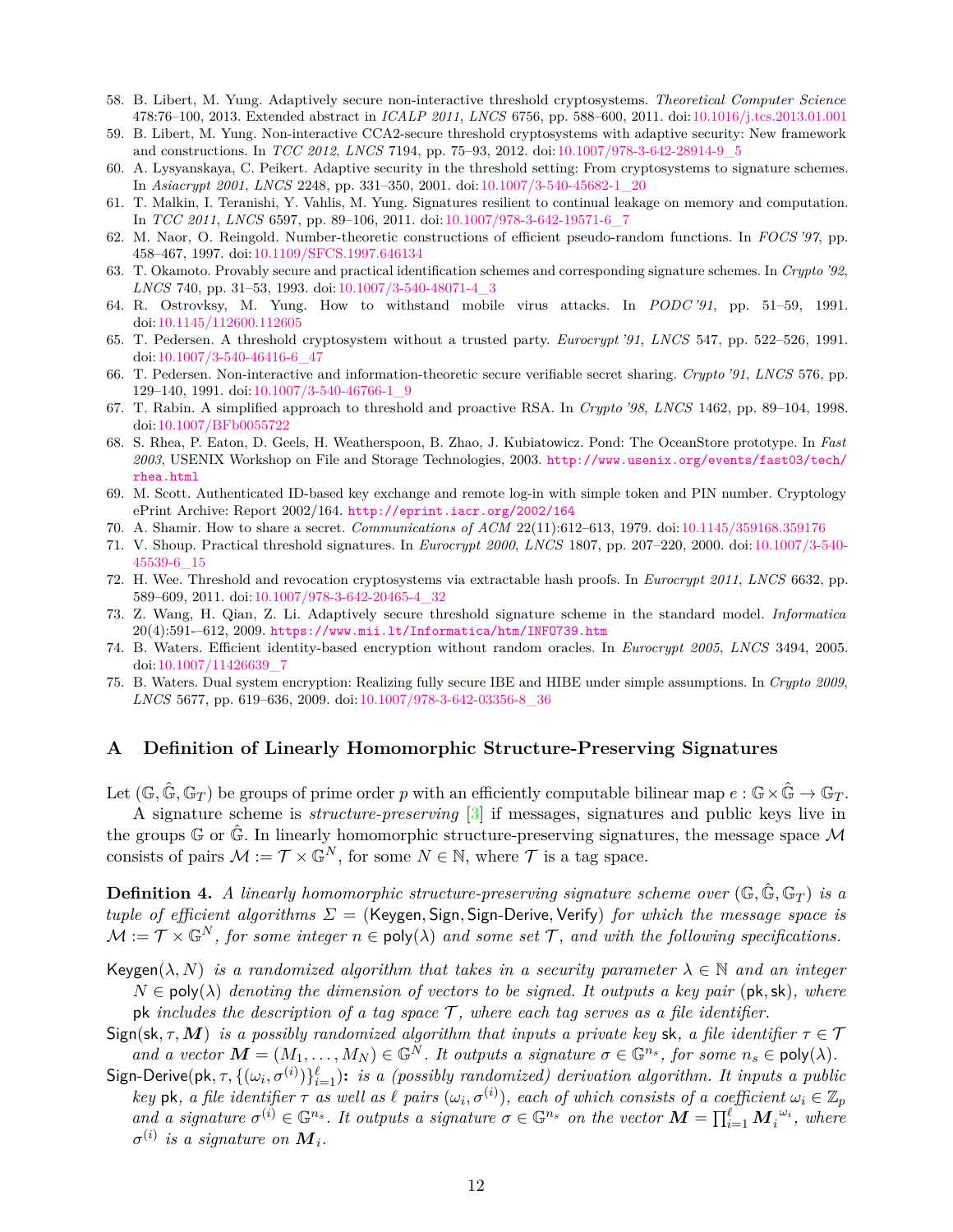Verify(pk*, τ,M, σ*) *is a deterministic verification algorithm that takes as input a public key* pk*, a file identifier*  $\tau \in \mathcal{T}$ , *a signature*  $\sigma$  *and a* vector  $\mathbf{M} = (M_1, \ldots, M_N)$ . It outputs 0 or 1 depending on *whether σ is deemed valid or not.*

In a *one-time* linearly homomorphic SPS, the tag *τ* can be omitted in the specification as a given key pair (pk*,*sk) only allows signing one linear subspace.

As in all linearly homomorphic signatures, the security requirement is that the adversary be unable to create a valid triple  $(\tau^*, M^*, \sigma^*)$  for a new file identifier  $\tau^*$  or, if  $\tau^*$  is recycled from one or more honestly generated signatures, for a vector  $M^*$  outside the linear span of the vectors that have been legitimately signed for the tag  $\tau^*$ .

An important property is that the SignDerive algorithm must operate on vectors that are all labeled with the same tag.

# <span id="page-12-0"></span>**B Proof of Theorem [1](#page-8-0)**

*Proof.* The proof proceeds with a sequence of three games. The latter begins with Game 0, which is the real game, and ends with Game 2, where any PPT adversary is shown to contradict the Double Pairing assumption. For each  $j \in \{0, 1, 2\}$ ,  $S_j$  denotes the event that the adversary wins in Game *j*.

We assume w.l.o.g. that the adversary  $A$  always queries the random oracle  $H$  before any signing query for the same message *M*. The challenger can always enforce this by making random oracle queries for itself. We also assume that random oracle queries are distinct.

**Game** 0**:** This is the real game. Namely, the challenger runs the Dist-KeyGen protocol on behalf of all uncorrupted players. Whenever the adversary  $A$  decides to corrupt a player  $P_i$ , the challenger sets  $\mathcal{C} = \mathcal{C} \cup \{i\}$ ,  $\mathcal{G} = \mathcal{G} \setminus \{i\}$  and faithfully reveals the internal state of  $P_i$ , which includes  $P_i$ 's private key share  $SK_i = \{(A_k(i), B_k(i))\}_{k=1}^2$  and his polynomials  $\{A_{ik}[X], B_{ik}[X]\}_{k=1}^2$  if the corruption query occurs after step 1.a of Dist-KeyGen. Whenever a player  $P_i$  is corrupted,  ${\cal A}$  receives full control over  $P_i$  and may cause him to arbitrarily deviate from the protocol. Queries to the random oracle  $H$  are answered by returning uniformly random group elements in  $\mathbb{G}^2$ . Partial signature queries  $(i, M)$  are answered by returning the values  $(z_i, r_i) = \left(\prod_{k=1}^{2} H_k^{-A_k(i)}\right)$  $\prod_{k=1}^{n-k} H_k^{-B_k(i)}$  $\binom{-B_k(i)}{k}$ . At the end of the game, A outputs a message-signature pair  $(\sigma^* = (z^*, r^*), M^*)$ . We assume that the adversary queries  $H(M^*)$  before producing its forgery. We denote by  $S_0$  the event that  $\sigma^* = (z^*, r^*)$ is a valid signature.

In the following, we define  $A_k[X] = \sum_{i \in \mathcal{Q}} A_{ik}[X]$  and  $B_k[X] = \sum_{i \in \mathcal{Q}} B_{ik}[X]$  as well as  $(a_{k0}, b_{k0}) =$  $(\sum_{i\in\mathcal{Q}}a_{ik0},\sum_{i\in\mathcal{Q}}b_{ik0})$  for each  $k\in\{1,2\}$ . We remark that, at the end of the Dist-KeyGen protocol, the challenger knows the polynomials  $\{A_{jk}[X], B_{jk}[X]\}_{k=1}^2$  and the additive shares  $\{(a_{jk0}, b_{jk0})\}_{k=1}^2$ of all non-disqualified players  $j \in \mathcal{Q}$ . Indeed, for each  $j \in \mathcal{Q} \cap \mathcal{C}$  such that  $P_j$  was corrupted before step 1.a of the distributed key generation phase, it obtained at least  $t+1$  shares  $\{A_{jk}(i), B_{jk}(i)\}_{k=1}^2$ , which is sufficient for reconstructing  $\{A_{jk}[X], B_{jk}[X]\}_{k=1}^2$ . As for other players  $P_j$  such that  $j \in \mathcal{Q}$ , the challenger honestly chose their sharing polynomials at step 1.a of Dist-KeyGen.

- **Game** 1**:** This game is identical to Game 0 with the following difference. For each random oracle query  $H(M)$ , the challenger B flips a biased coin  $\vartheta_M \in \{0,1\}$  that takes the value 1 with probability  $1/(q_s+1)$  and the value 0 with probability  $q_s/(q_s+1)$ . When the game ends, B considers the event *E* that either of the following conditions holds:
	- $\rightarrow$  For the message  $M^*$ , the coin  $\vartheta_{M^*} \in \{0,1\}$  flipped for the hash query  $H(M^*)$  was  $\vartheta_{M^*} = 0$ .  $-$  There exists signing query  $(i, M)$  with  $M \neq M^*$  for which  $\vartheta_M = 1$ .

If event  $E$  occurs (which  $\beta$  can detect at the end of the game),  $\beta$  halts and declares failure. The same analysis as that of Coron [\[22\]](#page-9-15) shows that  $Pr[\neg E] = 1/(e(q_s+1))$ , where *e* is the base for the natural logarithm. The transition from Game 0 to Game 1 is thus a transition based on a failure event of large probability [\[29\]](#page-10-28) and we thus have  $Pr[S_1] = Pr[S_0] \cdot Pr[\neg E] = Pr[S_0]/(e(q_s + 1)).$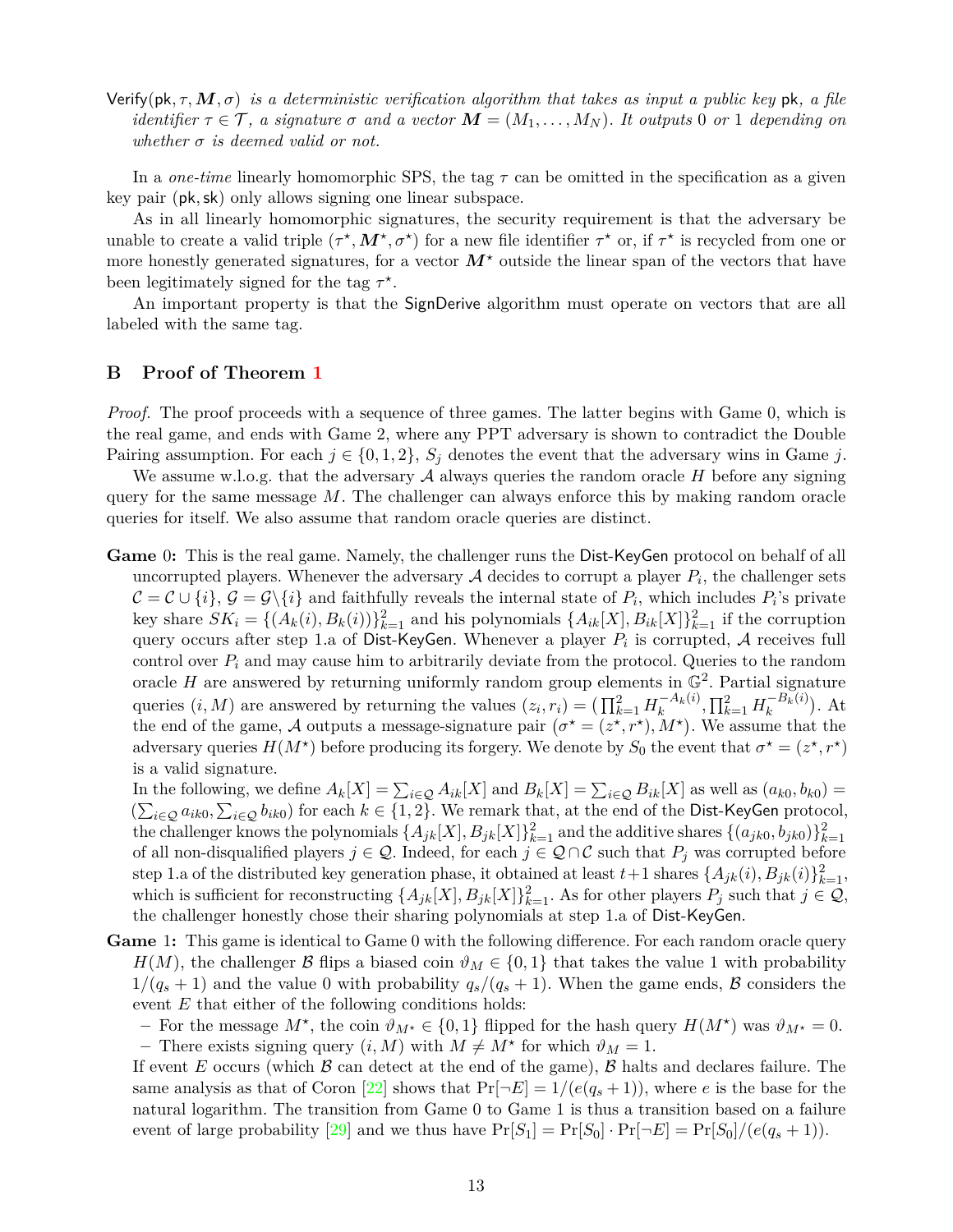- **Game** 2: We modify the distribution of random oracle outputs. Specifically, the challenger  $\beta$  chooses generators  $g, h \stackrel{R}{\leftarrow} \mathbb{G}$  at the beginning of the game and uses them to answer random oracle queries. The treatment of each hash query  $H(M)$  depends on the random coin  $\vartheta_M \in \{0,1\}.$ 
	- **–** If  $\vartheta_M = 0$ , the challenger  $\mathcal{B}$  chooses a random  $\alpha_M \stackrel{R}{\leftarrow} \mathbb{Z}_p$ , and programs the random oracle so as to have  $H(M) = (g^{\alpha_M}, h^{\alpha_M})$ . Note that the resulting hash value  $H(M) \in \mathbb{G}^2$  is no longer uniform in  $\mathbb{G}^2$  as it now lives in the one-dimensional space spanned by the vector  $(g, h) \in \mathbb{G}^2$ .  $-$  If  $\vartheta_M = 1$ ,  $\beta$  chooses a uniformly random pair  $(g_M, h_M) \in \mathbb{G}^2$  and sets  $H(M) = (g_M, h_M)$ . Lemma [1](#page-14-0) below shows that Game 2 and Game 1 are computationally indistinguishable if the DDH assumption holds in the group  $\mathbb{G}$ . It follows that  $|\Pr[S_2] - \Pr[S_1]| \leq \mathbf{Adv}^{\text{DDH}_1}(\mathcal{B})$ .

In Game 2, we claim that  $Pr[S_2] \leq \mathbf{Adv}(\mathcal{B})^{DP}(\lambda) + 1/p$  as  $\mathcal{B}$  implies a DP-solving algorithm.

Indeed, with probability  $1/(e(q_s+1))$ , the hash value  $H(M^*) = (H_1^*, H_2^*) \in \mathbb{G}^2$  is uniformly random for the message  $M^*$  involved in the forgery  $(z^*, r^*)$  whereas, for each signed message M such that  $M \neq M^*$ ,  $H(M) = (H_1, H_2)$  lives in the one-dimensional subspace spanned by  $(g, h)$ . We also note that, while the adversary is allowed to submit queries of the form  $(i, M^*)$  to the partial signing oracle, these queries do not reveal any more information than if the challenger were simply handing over the corresponding private share  $SK_i$ . We thus treat these partial signing queries for  $M^*$  as corruption queries. When A halts, the challenger determines which players have generated a partial signature on  $M^*$  and moves them from  $\mathcal G$  to  $\mathcal C$ . Note that, for these updated sets  $\mathcal G$  and  $\mathcal C$ , it still knows the polynomials  $\{(A_{jk}[X], B_{jk}[X])\}_{k=1}^2$  for all  $j \in \mathcal{C}$ . Let us define the aggregated additive shares

$$
a_{k,G} = \sum_{j \in \mathcal{G}} a_{jk0} \qquad b_{k,G} = \sum_{j \in \mathcal{G}} b_{jk0} \qquad k \in \{1,2\}.
$$
  

$$
a_{k,Q \cap \mathcal{C}} = \sum_{j \in \mathcal{Q} \cap \mathcal{C}} a_{jk0} \qquad b_{k,Q \cap \mathcal{C}} = \sum_{j \in \mathcal{Q} \cap \mathcal{C}} b_{jk0}
$$

We remark that all pairs  $\{(a_{k,G}, b_{k,G})\}_{k=1}^2$  are uniformly distributed in  $\mathbb{Z}_p^2$  since they are obtained by summing additive shares that were honestly chosen by the challenger.

We also argue that  $a_{2,G}$  is independent of  $\mathcal{A}$ 's view. To see this, consider what an unbounded A learns. Corruption queries reveal  $\{A_{j2}(i)\}_{j\in\mathcal{G},i\in\mathcal{C}}$ , which is insufficient to infer anything about  $a_{2,\mathcal{G}} = \sum_{j \in \mathcal{G}} A_{j2}(0)$  since  $|\mathcal{C}| \leq t$ . For each  $M \neq M^*$ , signing queries are answered by returning

$$
(z_i, r_i) = (H_1^{-A_1(i)} H_2^{-A_2(i)}, H_1^{-B_1(i)} H_2^{-B_2(i)}) = ((g^{-A_1(i)} \cdot h^{-A_2(i)})^{\alpha_M}, (g^{-B_1(i)} \cdot h^{-B_2(i)})^{\alpha_M}).
$$

Note that the information supplied by  $r_i$  is redundant since, for a given pair  $(H_1, H_2)$  and a given  $z_i \in \mathbb{G}$ , there is only one  $r_i \in \mathbb{G}$  satisfying  $e(z_i, \hat{g}_z) \cdot e(r_i, \hat{g}_r) \cdot \prod_{k=1}^2 e(H_k, \hat{V}_{k,i}) = 1_{\mathbb{G}_T}$ . Since A knows  $\{(A_{jk}[X], B_{jk}[X])\}_{k=1}^2$  for each  $j \in \mathcal{Q} \cap \mathcal{C}$ , it can obtain

<span id="page-13-0"></span>
$$
z_{i,\mathcal{G}} = (g^{-\sum_{j\in\mathcal{G}} A_{j1}(i)} \cdot h^{-\sum_{j\in\mathcal{G}} A_{j2}(i)})^{\alpha_M}, \qquad (2)
$$

However, these partial signatures  $(z_i, r_i)$  on  $M \neq M^*$  only provide A with redundant information about  $\left(\sum_{j\in\mathcal{G}}A_{j1}(i),\sum_{j\in\mathcal{G}}A_{j2}(i),\sum_{j\in\mathcal{G}}B_{j1}(i),\sum_{j\in\mathcal{G}}B_{j2}(i)\right)$ . The only thing that A really learns from [\(2\)](#page-13-0) is the value  $\sum_{j\in\mathcal{G}}(A_{j1}(i)+\omega\cdot A_{j2}(i))$ , where  $\omega=\log_g(h)$ . In addition, during step 2 of the Dist-Keygen protocol, relation [\(1\)](#page-6-0) also provides the adversary with  $\hat{g}_z^{A_{jk}(i)}\hat{g}_r^{B_{jk}(i)}$  for each  $i \in \{1, \ldots, n\}$ ,  $j \in \mathcal{G}$ and  $k \in \{1, 2\}$ . Still, the only way to leverage these pieces of information is to interpolate them and get  $a_{1,\mathcal{G}} + \omega \cdot a_{2,\mathcal{G}}$  as well as  $\{a_{k,\mathcal{G}} + \rho \cdot b_{k,\mathcal{G}}\}_{k=1}^2$ , where  $\rho = \log_{\hat{g}_z}(\hat{g}_r)$ , which leaves A with a system of 3 equations in 4 unknowns  $\{(a_{k,G}, b_{k,G})\}_{k=1}^2$ . As a consequence,  $a_{2,G}$  remains completely undetermined in  $\mathcal{A}$ 's view as long as  $|\mathcal{C}| \leq t$ .

The lack of adversarial information about  $a_{2,G}$  allows solving the DP problem as follows. For the target message  $M^*$ , we can write  $(H_1^*, H_2^*) = (g^{\alpha_{M^*}}, h^{\alpha_{M^*}+\gamma})$ , for some random  $\alpha_{M^*}, \gamma \in_R \mathbb{Z}_p$ . This